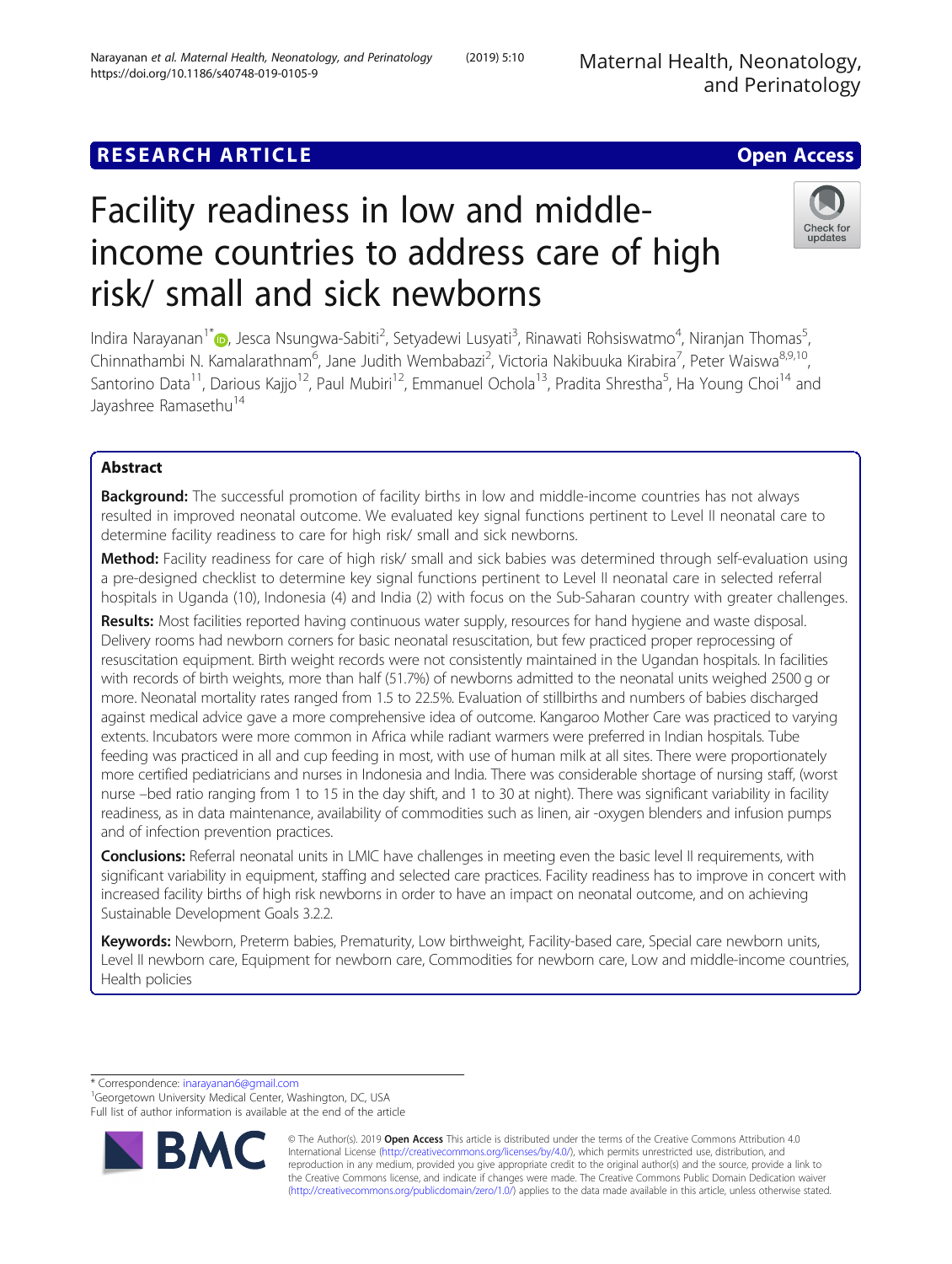#### Introduction

Over the last two decades, births of newborn infants in health care facilities in low and middle-income countries (LMICs) have increased progressively, from 60% in 1990 to 75% between 2010 and 2015 [[1\]](#page-12-0). However, this increase has not always been associated with improved outcomes [\[2](#page-12-0), [3](#page-12-0)]. Tools for facility-based care have mainly addressed basic essential newborn care such as hand hygiene, other clean delivery practices, temperature maintenance, clean cord care, early and exclusive breastfeeding, identification of danger signs with appropriate care seeking, basic resuscitation, Kangaroo Mother Care (KMC) and early postnatal care  $[4, 5]$  $[4, 5]$  $[4, 5]$ . However, more comprehensive facility-based care of what are termed as 'small and sick babies' is addressed to a lesser extent, although recent revised recommendations for maternal and newborn care at the global level have begun to consider additional components [\[6](#page-12-0)].

In the authors' experiences, in facilities for "small and sick babies" in LMIC, the care, resources and outcomes can be highly variable, and challenges considerable. This article focuses on some of the key issues of extra or 'special' care for these newborns in what are called "Special Care Neonatal Units" or equivalent to level II care, in some countries [\[7](#page-12-0), [8\]](#page-12-0). This constitutes the basic requirement for the care of small and sick babies and is essential in all hospitals in LMICS, at the level of district hospitals and above.

#### Methods

In this preliminary evaluation, neonatal units in referral hospitals in Uganda, Indonesia and India were studied for readiness to provide care for the newborn. The countries served as examples of LMIC countries with more focus on a Sub-Saharan African country (Uganda), where challenges are often greater, and additionally in South Asia (India) and South East Asia (Indonesia). The hospitals included government (public) and private not-for-profit facilities. These hospitals are considered to be referral hospitals, which accept small or sick babies born at home or in sub-district/peripheral health centers. A checklist-style excel table (Additional file [1](#page-11-0): Table S1) was adapted from the American Academy of Pediatrics recommendations (2012) and the National Neonatology Forum of India by the authors (IN and JR) with emphasis on signal functions essential for care of small and sick babies [\[8](#page-12-0), [9\]](#page-12-0). Key signal functions included provision of extra warmth for babies who did not receive continuous Kangaroo Mother Care (KMC) through incubators or radiant warmers, intravenous fluids, alternate methods of feeding including tube feeding, safe oxygen use, and respiratory support up to continuous positive airway pressure (CPAP). Other elements included types and numbers of health care workers, proportion related to bed strength, selected components of infection prevention, and availability of antibiotics. Items such as ventilators were not covered as the focus was on level II or intermediary care that could address the basic signal functions for the "small and sick newborns". The tool was pilot tested and appropriate changes incorporated. Information was self-reported by the authors for the period Jan 1 to Dec 31, 2017. Necessary clearances were obtained for collection of data and information. Data related to neonatal deaths and stillbirths were obtained from the facilty registers and from forms in which data was collected for district and national health information systems.

Sixteen hospitals were included: 10 facilities in Uganda (7 government/public and 3 private-not-for-profit, 1 tertiary, 2 regional and 7 district hospitals), 4 public facilities in Indonesia (2 tertiary, 1 regional and 1 district), and 2 tertiary regional hospitals in India (1 private not for profit and 1 public hospital). There was an ongoing study of district hospitals in India when this study was planned, and therefore we could not include district hospitals. We still included these two tertiary hospitals to document whether they had at least the components of level II/special care for the high risk/ small and sick babies.

In all the hospitals, the high risk/ small and sick babies were cared for in what were locally termed as neonatal intensive care units. They were found to be so variable that in this study they are termed as "neonatal units" (NU). Information documented, however, related only to the signal functions and issues relevant to level II newborn care or special care neonatal units (SCNU).

#### Results

#### Patient load and outcome

Table [1](#page-2-0) presents the number of deliveries and admissions to the NUs along with outcomes. The annual numbers of live births ranged from 951 to 14,469. All hospitals had in- house deliveries, except one hospital in India (NU#16), that was a large children's hospital with only outborn admissions. All the hospitals except one (#2) reported having ambulances for transporting babies to other facilities where required, but were not used to pick up babies.

The total stillbirth (SB) rate ranged from 18 to 87/ 1000 total births (mean = 41/1000 total births) in the Ugandan hospitals, 9 to 73/1000 total births (mean = 47/ 1000 total births) in the Indonesian hospitals, and 16/ 1000 total births in the Indian hospital with deliveries. While the total numbers of SBs were available in all the hospitals where deliveries took place, data on intrapartum or fresh stillbirths were available only for the facilities in Uganda (range: 41.3–65.5.% of the total SBs; mean 53.2%) .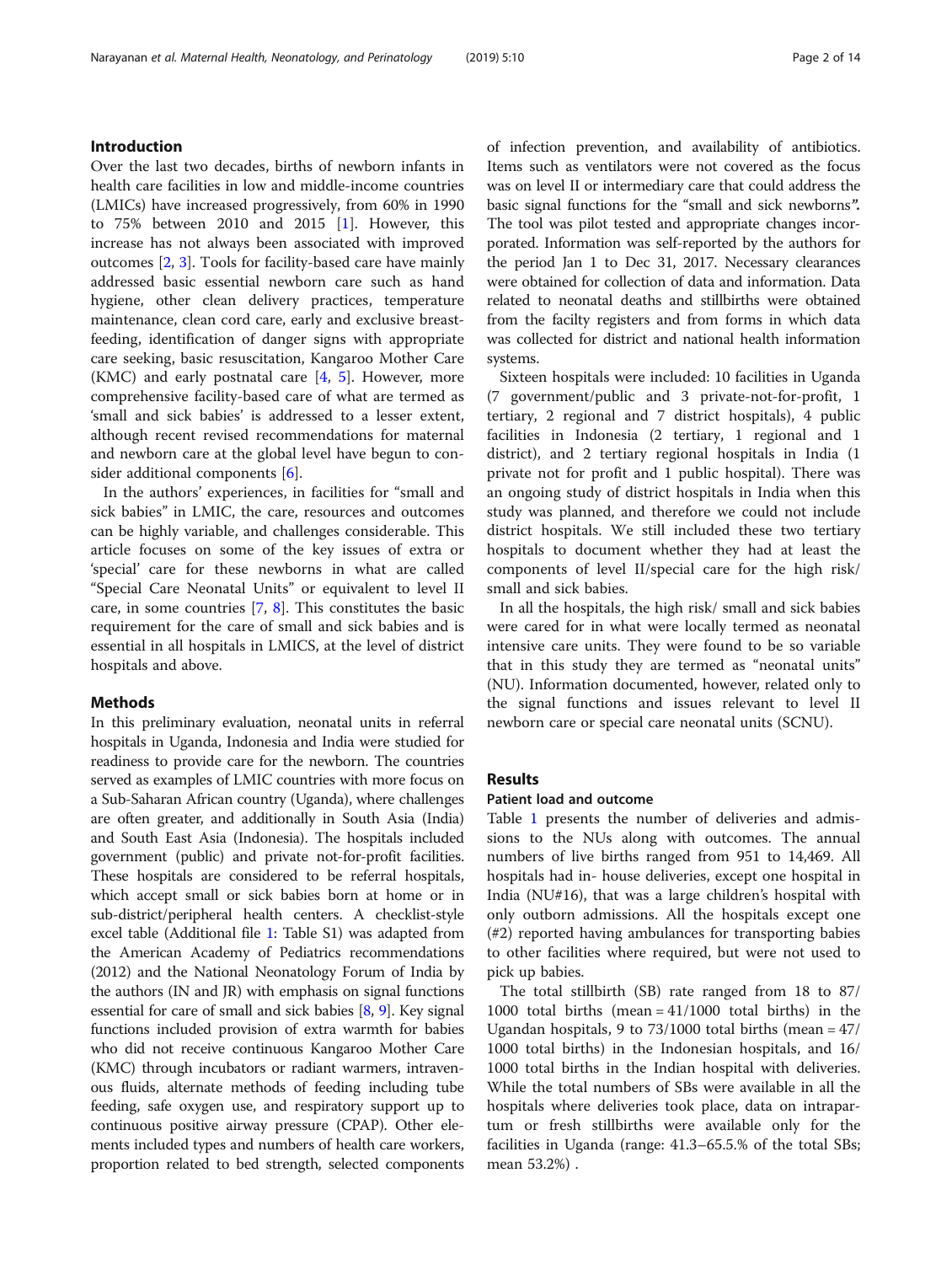| Table 1 Hospital Deliveries, Neonatal Unit Admissions                                                                                                                                                                                                                                                                                                                                                                                                                                                                                                                |                                         |                                             | and Outcomes                            |                                         |                                        |                                     |                                  |                                                |                            |                                   |                                                                                            |                                          |                                          |                                          |                                      |                                           |
|----------------------------------------------------------------------------------------------------------------------------------------------------------------------------------------------------------------------------------------------------------------------------------------------------------------------------------------------------------------------------------------------------------------------------------------------------------------------------------------------------------------------------------------------------------------------|-----------------------------------------|---------------------------------------------|-----------------------------------------|-----------------------------------------|----------------------------------------|-------------------------------------|----------------------------------|------------------------------------------------|----------------------------|-----------------------------------|--------------------------------------------------------------------------------------------|------------------------------------------|------------------------------------------|------------------------------------------|--------------------------------------|-------------------------------------------|
| Type of Hospital                                                                                                                                                                                                                                                                                                                                                                                                                                                                                                                                                     | 1.UG- <sup>d</sup><br>Tertiary<br>Urban | Regional<br>Public<br>Urban<br><b>2.UG-</b> | Regional<br>Jrban<br>Public<br>$3.0G -$ | District<br>Jrban<br>Public<br>ى<br>115 | District<br>Jrban<br>Public<br>÷<br>Di | District<br>Public<br>ene-<br>Rural | District<br>Public<br>ģ<br>Rural | Public<br>District<br>$8.0G-$<br>$\frac{2}{3}$ | District<br>Rural<br>9.UG- | District<br><b>10.UG</b><br>Rural | 11. INDO-<br>Tertiary<br>Jrban<br>Public                                                   | 12. INDO-<br>Tertiary<br>Urban<br>Public | 13. INDO-<br>Regional<br>Public<br>Jrban | 14. INDO-<br>District<br>Jrban<br>Public | Ō<br>IS. INDIA-<br>Tertiary<br>Urban | 16. INDIA-<br>Public<br>Tertiary<br>Urban |
| <b>Total Births</b>                                                                                                                                                                                                                                                                                                                                                                                                                                                                                                                                                  | 5105                                    | 8569                                        | 5689                                    | 6506                                    | 5605                                   | 3206                                | 2768                             | 2276                                           | 2122                       | 1002                              | 1719                                                                                       | 1644                                     | 3209                                     | 3109                                     | 14,710                               | $\times$                                  |
| Live Births                                                                                                                                                                                                                                                                                                                                                                                                                                                                                                                                                          | 5013                                    | 8247                                        | 5468                                    | 6224                                    | 5486                                   | 3109                                | 2659                             | 2183                                           | 1938                       | 51                                | 1608                                                                                       | 1524                                     | 3179                                     | 2989                                     | 14,469                               | $\times$                                  |
| Total Still Births (no/1000 total births)                                                                                                                                                                                                                                                                                                                                                                                                                                                                                                                            | 92 (18 per 1000)                        | 322 (38<br>1000)<br>ð                       | 221 (39<br>1000<br>ð                    | 282 (43<br>1000<br>per                  | 119 (21<br>per<br>1000)                | 97 (30<br>1000<br>ber               | 109 (39<br>1000<br>ber           | 93 (41<br>1000<br>ber                          | 184 (87<br>1000<br>ber     | 51(5)<br>per<br>1000)             | 111 (65<br>$ 000\rangle$<br>per                                                            | 120 (73<br>1000<br>ber                   | 20(9)<br>1000<br>ber                     | 120 (39<br>1000<br>ber                   | 241 (16<br>1000)<br>ber<br>O         |                                           |
| Fresh SB (% of total SB)                                                                                                                                                                                                                                                                                                                                                                                                                                                                                                                                             | 38 (41.3)                               | (50.9)<br>164                               | (51.6)<br>114                           | (48.6)<br>$\overline{37}$               | (65.5)<br>œ                            | (48.5)<br>$\overline{4}$            | (56.0)                           | (48.4)<br>$\overline{4}$                       | (60.3)<br>$\equiv$         | (60.8)                            | $\frac{1}{2}$                                                                              | $\frac{1}{2}$                            | $\frac{1}{2}$                            | $\frac{1}{2}$                            | $\frac{1}{2}$                        | $\times$                                  |
| Annual Admissions to NU                                                                                                                                                                                                                                                                                                                                                                                                                                                                                                                                              | 2463                                    | 1729                                        | 1707                                    | 1164                                    | 506                                    | 1586                                | 240                              | 500                                            | 180                        | 156                               | 1600                                                                                       | 1028                                     | 970                                      | 0061                                     | 3115                                 | 2188                                      |
| Inbom Babies (% of live births)                                                                                                                                                                                                                                                                                                                                                                                                                                                                                                                                      | (43.4)<br>2178                          | ≸                                           | (29.3)<br>1603                          | $\leq$                                  | (5.1)<br>279                           | (51.0)<br>1586                      | $\frac{1}{2}$                    | ≸                                              | (9.3)<br>180               | (16.4)<br>156                     | (78.9)<br>1269                                                                             | (58.6)<br>893                            | (21.7)<br>591                            | (43.9)<br>1311                           | (19.3)<br>2798                       | $\times$                                  |
| Out-born Babies (% of NU admissions)                                                                                                                                                                                                                                                                                                                                                                                                                                                                                                                                 | (11.6)<br>285                           | ≸                                           | (6.1)<br>104                            | $\frac{1}{2}$                           | (44.9)<br>227 <sup>b</sup>             |                                     | ≸                                | ≸                                              |                            |                                   | (26.8)<br>429                                                                              | (13.1)<br>135                            | (28.8)<br>279                            | (31.0)<br>589                            | (10.2)<br>317                        | (100)<br>2188                             |
| Babies < 2500 g (% of admissions)                                                                                                                                                                                                                                                                                                                                                                                                                                                                                                                                    | $\sum_{i=1}^{d}$                        | (24.4)<br>422                               | (41.3)<br>202                           | $\sum_{n=1}^{\infty}$                   | $\sum_{i=1}^{n}$                       | $\frac{1}{2}$                       | $\widetilde{\geq}$               | $\frac{1}{2}$                                  | $\frac{1}{2}$              | ≸                                 | (51.5)<br>824                                                                              | (73.7)<br>758                            | 373<br>(38.5)                            | (52.6)<br>999                            | (56.1)<br>1746                       | (48.2)<br>1054                            |
| Neonatal Deaths (% of admissions)                                                                                                                                                                                                                                                                                                                                                                                                                                                                                                                                    | (4.7)<br>115                            | (6.1)<br>106                                | (5.5)<br>24                             | (13.4)<br>56                            | $\frac{114}{(2.5)}$                    | (2.8)<br>45                         | (20.0)<br>$\frac{8}{4}$          | (8.0)<br>$\overline{z}$                        | 34<br>(18.9)               | (15.4)<br>4                       | 7Q<br>(4.4)                                                                                | (8.0)<br>82                              | (9.4)<br>$\overline{5}$                  | (12.7)<br>242                            | (1.5)<br>$\frac{4}{5}$               | (17.5)<br>383                             |
| "Discharged against medical advice"<br>(% of admissions)                                                                                                                                                                                                                                                                                                                                                                                                                                                                                                             | ⋚                                       | ≸                                           | (20)<br>341                             | $\frac{1}{2}$                           | $\supseteq$                            | ≸                                   | ≸                                | ≸                                              | ≸                          | ≸                                 | 8<br>0.5)                                                                                  | ≸                                        | (0.4)                                    | $\frac{1}{2}$                            | (2.9)<br>89                          | 62<br>(2.8)                               |
| NA - Not available; X – Not applicable; <sup>a</sup> – Information relevant to birth weight was not available for all babies from the hospital record sections, hence percentage of babies below 2500 g. was not calculated for<br>these centers; <sup>b</sup> - out-born newborns with suspected infection, sent to pediatric ward; <sup>c</sup> . All out-born admissions are sent to pediatric ward; <sup>d</sup> - Private, Not for Profit Hospital; <i>UG</i> Uganda, <i>Indo</i> Indonesia<br>Hospitals # 2, 4, 7 and 8 maintained data only on the total numb |                                         |                                             |                                         |                                         |                                        |                                     |                                  |                                                |                            |                                   | er of admissions in the neonatal unit and not on the numbers of inborn and out-born babies |                                          |                                          |                                          |                                      |                                           |

<span id="page-2-0"></span>Narayanan et al. Maternal Health, Neonatology, and Perinatology (2019) 5:10 Page 3 of 14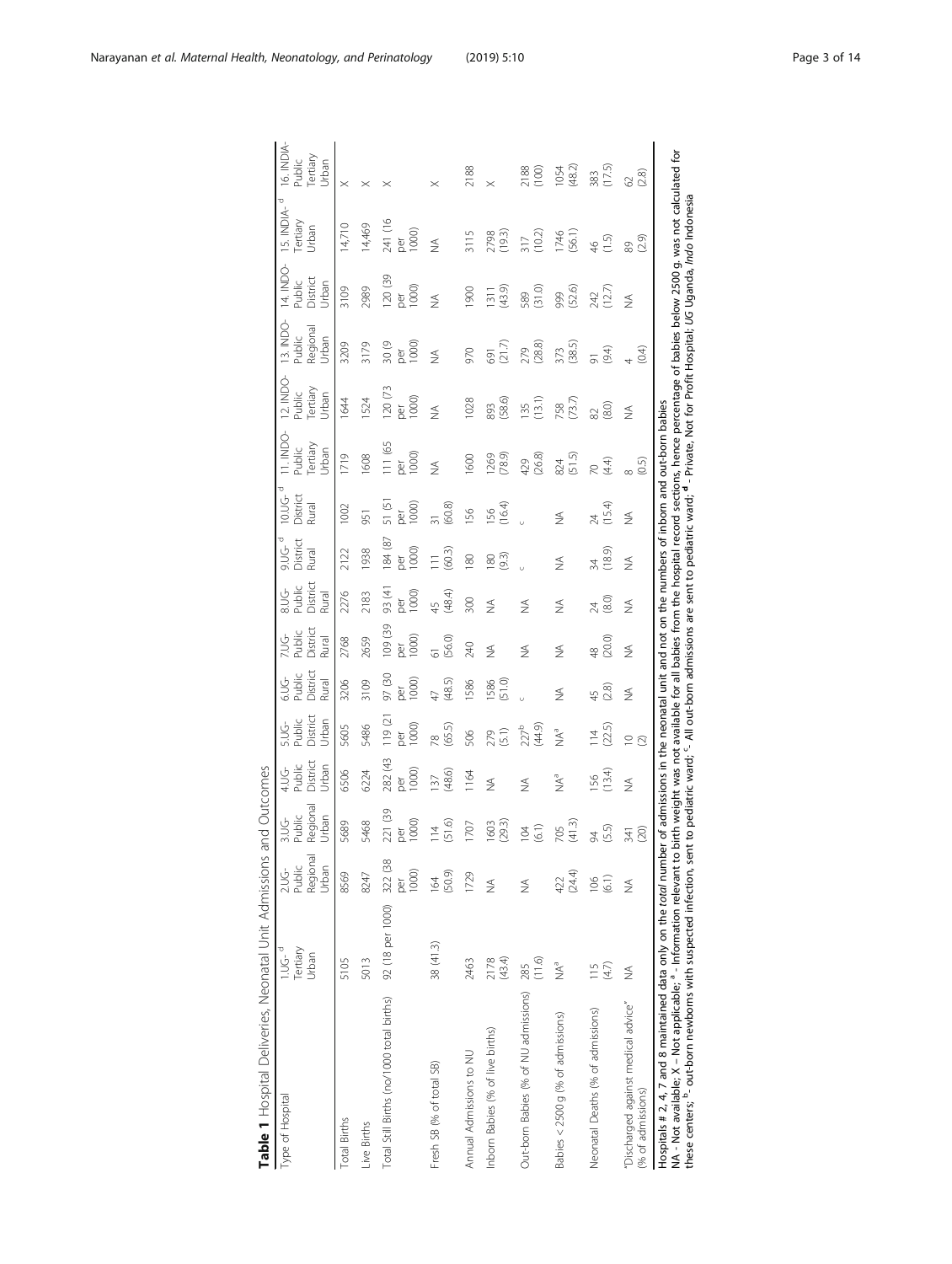All hospitals maintained data on numbers of inborn and out-born babies except for 4 in Uganda (hospitals # 2, 4, 7 and 8 who just had data on the total number of admissions). A significant proportion of inborn babies were admitted to the NU, ranging from 5.1% to as high as 78.9% (#11 in Indonesia) of all live births. In hospitals with a high proportion of inborn admissions, the admissions also included infants admitted to "allow the mothers to rest". Data about birth weights of babies admitted to NU was consistently available only for 2 facilities (# 2 and #3) in Uganda. The proportion of babies admitted to the NU with a birth weight below 2500 g ranged from 24.4 to 73.7% (mean 48.3%).

In most of the hospitals studied, outborn babies were admitted to the NUs, but in 5 district hospitals in Uganda, such babies, especially those who were obviously sick, were sent to the pediatric ward and cared for either in separate cubicles or along with the older infants and children. Although data related to these babies were maintained with the other children, even at times disaggregated by age, the staff, when questioned, felt that there were potential risks of information on these out-born babies in the Pediatric ward not getting incorporated into data related to the newborn in the health information system.

The mortality rates of neonates admitted to the NU ranged from 1.5 to 22.5%, (Uganda- 2.8 to 22.5% and in Indonesia 4.4 to 12.7%.). In the two Indian facilities, the rates were 1.5% in # 15 that admitted both inborn and out-born babies and 17.5% in hospital # 16 that admitted only out-born babies.

Table [1](#page-2-0) also shows data from 6 hospitals on the number of babies who were discharged against medical advice (DAMA). Two hospitals in Uganda reported rates of 20 and 2% of all admissions, two hospitals in Indonesia reported DAMA rates of 0.5 and 0.4%, and the two hospitals in India reported rates of 2.9 and 2.8%. Data regarding babies referred to other hospitals were not available, except in hospital # 13 in Indonesia, that referred 50 babies to another facility.

Table [2](#page-4-0) shows staffing patterns in the NU, indexed to the bed strength. Staffing varied widely, with nurse –bed ratio ranging from 0.7 to 15 beds in the day shift, and 1 to 30 in the night shift. The hospitals with the least number of beds per nurse of 0.7 and 1 were in district hospitals in Uganda that catered to far fewer beds/babies.

#### Resuscitation at birth and safe oxygen availability

Each facility had a newborn baby corner in the delivery room where resuscitation of babies and basic essential newborn care could be provided. Skin-to skin contact soon after birth was practiced in all the facilities. Delayed clamping or milking of the cord was done regularly, except in 2 hospitals in Uganda (#1 and #2) and one in India (#15). All had self-inflating bags, 220–240 mL and masks, sizes 1 and 0. Four Ugandan hospitals (# 7–10) and the two Indian hospitals also had 500 mL self-inflating bags for term babies. In the delivery room, a common suction machine was used for both mother and baby in all the hospitals in Uganda and Indonesia; in India, suction equipment was separate for the mother and baby. While most of the hospitals confirmed the presence of low pressure  $(\leq 100 \text{ mmHg})$  suction machines, all the hospitals in Uganda could not provide information on suction pressure. Suction bulbs were the conventional rubber bulbs and were available in all the hospitals. Eight hospitals in Uganda had, additionally, the Laerdal 'penguin' suction device, which is translucent and can be opened for cleaning and disinfection/sterilization.

Oxygen was available in all the centers in the labor and delivery rooms as well as in the NU, either through oxygen cylinders and/or oxygen concentrators or piped in from a central oxygen supply source. None of the hospitals in Uganda had the capability to provide blended air and oxygen, while this was available in all the facilities in Indonesia and India. All hospitals, except for one hospital in Uganda, could provide CPAP. In Uganda, 5 facilities had 1 pulse oximeter each, all functional. All hospitals in India and Indonesia had pulse oximeters, between 18 to 50 in number. In two hospitals in Indonesia, 12 of 37 (32%) in #12 and 4 out of 18 (22%) in # 14 were not in working order.

#### Temperature maintenance and kangaroo mother care (KMC) (Table [3](#page-5-0))

All hospitals except for 4 in Uganda provided separate caps/hats in the labor and delivery rooms and in the NUs.

KMC was practiced to some extent in all the hospitals, with mothers staying in the unit/hospital (all 10 in Uganda; 2 in Indonesia, and 2 in India). It was also practiced during the mothers' hospital visits in all except in Uganda.

Hospital # 15 in India also practiced "family centered care". Parents were allowed 24-h access to their babies, and mothers after discharge stayed in a room near the NU and were available to provide KMC and expressed breast milk. Once the babies were stable and/or about 1500 g, mothers were additionally involved in the care of their baby, such as baths and feeding.

NUs utilized both incubators and radiant warmers or open care systems (Table [3\)](#page-5-0). Incubators were used more often than radiant warmers in Uganda, whereas in Indonesia, units had both incubators and radiant warmers. In India, there was a distinct preference for locally manufactured radiant warmers. Ninety-six per cent of radiant warmers and 82.6% of incubators in all the facilities studied were in functioning order.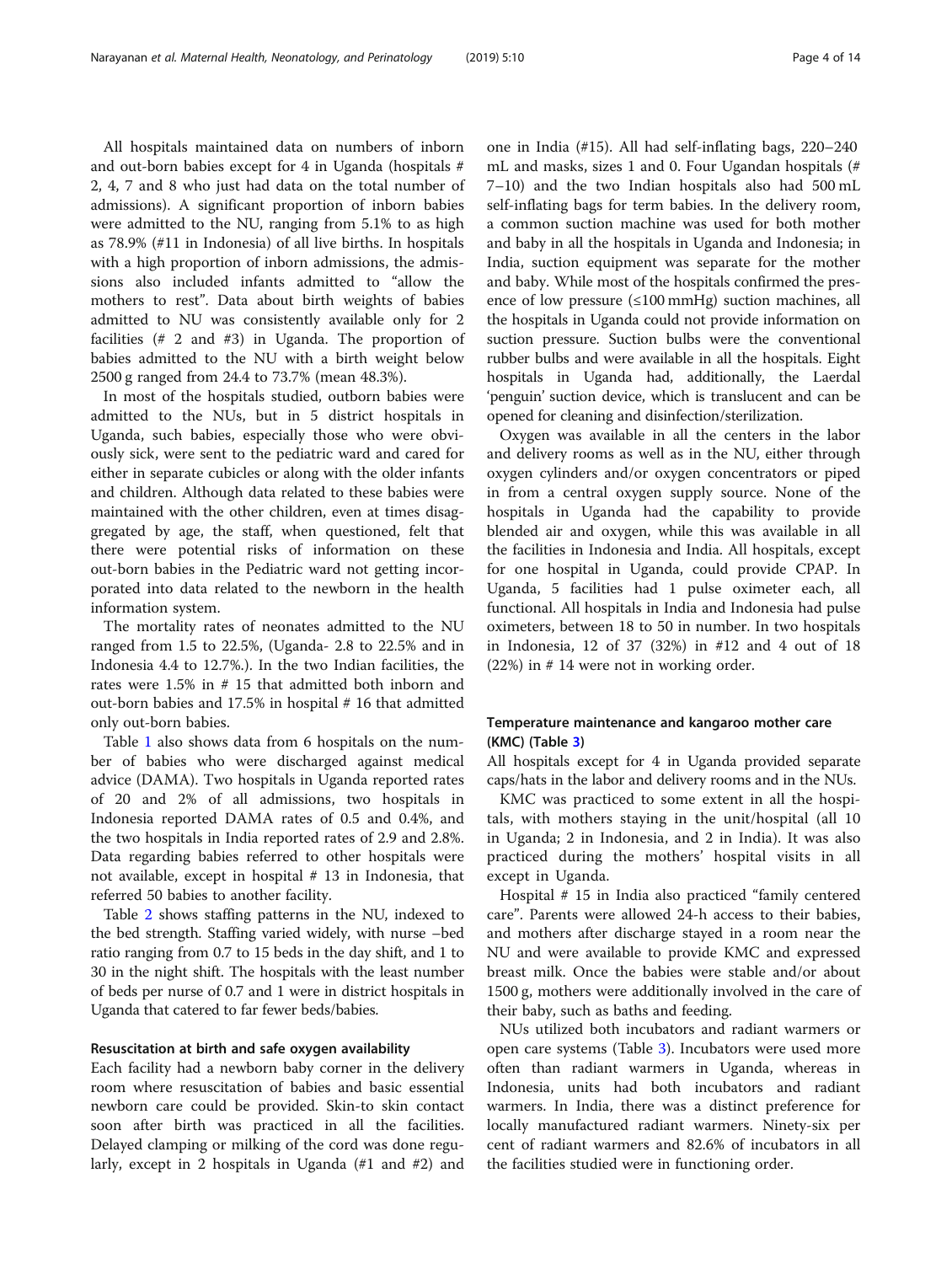<span id="page-4-0"></span>

| Type of Hospital                                                                                                                           | 1.UG- <sup>a</sup><br>Tertiary | 2.UG-Public<br>Regional         | $\frac{3.06}{P}$ | 4.UG-<br>Public | s.UG<br>Public<br>District                  | 6.UG<br>Public<br>District<br>Rural | 7.UG<br>Public<br>District<br>Rural | 8.UG<br>Public<br>District<br>Rual | 9.UG- <sup>a</sup><br>District<br>Rural | 10.UG- <sup>a</sup><br>District<br>Rural | $\frac{1}{2}$                         | 12. INDO-<br>Public | 13. INDO-<br>Public<br>Regional<br>Urban | $\frac{4}{1}$                      | 15. INDIA- <sup>a</sup><br>Tertiary | 16. INDIA-<br>Public<br>Tertiary<br>Urban |
|--------------------------------------------------------------------------------------------------------------------------------------------|--------------------------------|---------------------------------|------------------|-----------------|---------------------------------------------|-------------------------------------|-------------------------------------|------------------------------------|-----------------------------------------|------------------------------------------|---------------------------------------|---------------------|------------------------------------------|------------------------------------|-------------------------------------|-------------------------------------------|
|                                                                                                                                            | Urban                          | Urban                           | Regional         | District        |                                             |                                     |                                     |                                    |                                         |                                          |                                       | Tertiary            |                                          |                                    | Urban                               |                                           |
|                                                                                                                                            |                                |                                 | Urban            | Urban           | Urban                                       |                                     |                                     |                                    |                                         |                                          | NDO-<br>Public<br>Tertiary<br>Urban   | Urban               |                                          | NDO<br>Public<br>District<br>Urban |                                     |                                           |
| Neonatal Unit Bed<br>Strength                                                                                                              | SO                             | S                               | $\approx$        | O               | c                                           | $\infty$                            |                                     |                                    |                                         |                                          | 55                                    | R                   | 32                                       | 8                                  | 76                                  | 80                                        |
| Total Physicians <sup>b</sup> (Certified<br>pediatricians)                                                                                 | 23(7)                          | 7(7)                            | 11(3)            | 6(1)            | $6(2)$                                      | 2(1)                                | 1(0)                                | $\frac{1}{2}$                      | 1(0)                                    | $\begin{matrix} 1 & 0 \end{matrix}$      | $\begin{array}{c} 8 \\ 8 \end{array}$ | 12(5)               | 5(5)                                     | 7(1)                               | $10(7)$                             | 7(7)                                      |
| Total Nursing personnel <sup>p</sup><br>(nurses, midwives and<br>nursing assistants)                                                       | 23                             | $\tilde{=}$                     | Ō                | $\overline{0}$  | $^{\circ}$                                  |                                     |                                     | $\approx$                          | $\frac{1}{2}$                           | $\approx$                                | 86                                    | 105                 | $\frac{1}{2}$                            | 89                                 | R                                   | 52                                        |
| No. of beds per<br>nurse, day shift                                                                                                        | 63                             | 13.3                            | $\frac{5}{1}$    |                 |                                             |                                     |                                     | $\frac{5}{1}$                      | $\frac{1}{2}$                           | G                                        | $\frac{8}{1}$                         | 3.5                 | 4                                        | 37                                 | 4                                   | 5.7                                       |
| Night shift doctors                                                                                                                        |                                | $2 + 1$ on call $2 + 2$ on call | 1 on call 1 on   | $\overline{5}$  | 1+1 on call 1 on call 1 on call 1 on call 2 |                                     |                                     |                                    |                                         | 1 on call                                |                                       |                     | 1 on call                                |                                    | $3 + 1$ on call $6 + 1$ on call     |                                           |
| nurse, night shift<br>No. of beds per                                                                                                      | 125                            | 20                              | 30               |                 |                                             |                                     | $\frac{5}{1}$                       | $\frac{5}{1}$                      | $\frac{1}{2}$                           |                                          | 3.9                                   | 3.5                 | 4                                        | 47                                 | 51                                  | 83                                        |
| $\alpha$ - Private Not for Profit Hospital: (IG Ugapda, Indo Indonesia: $\beta$ - Physicians and pursing personnel do not include trainees |                                |                                 |                  |                 |                                             |                                     |                                     |                                    |                                         |                                          |                                       |                     |                                          |                                    |                                     |                                           |

| Unit Beds and Staff | ة عا             |
|---------------------|------------------|
| Table 2 Neonatal I  | Type of Hospital |

Private, Not for Profit Hospital; UG Uganda, Indo Indonesia; <sup>p</sup>- Physicians and nursing personnel do not include trainees - Private, Not for Profit Hospital; UG Uganda, Indo Indonesia; b- Physicians and nursing personnel do not include trainees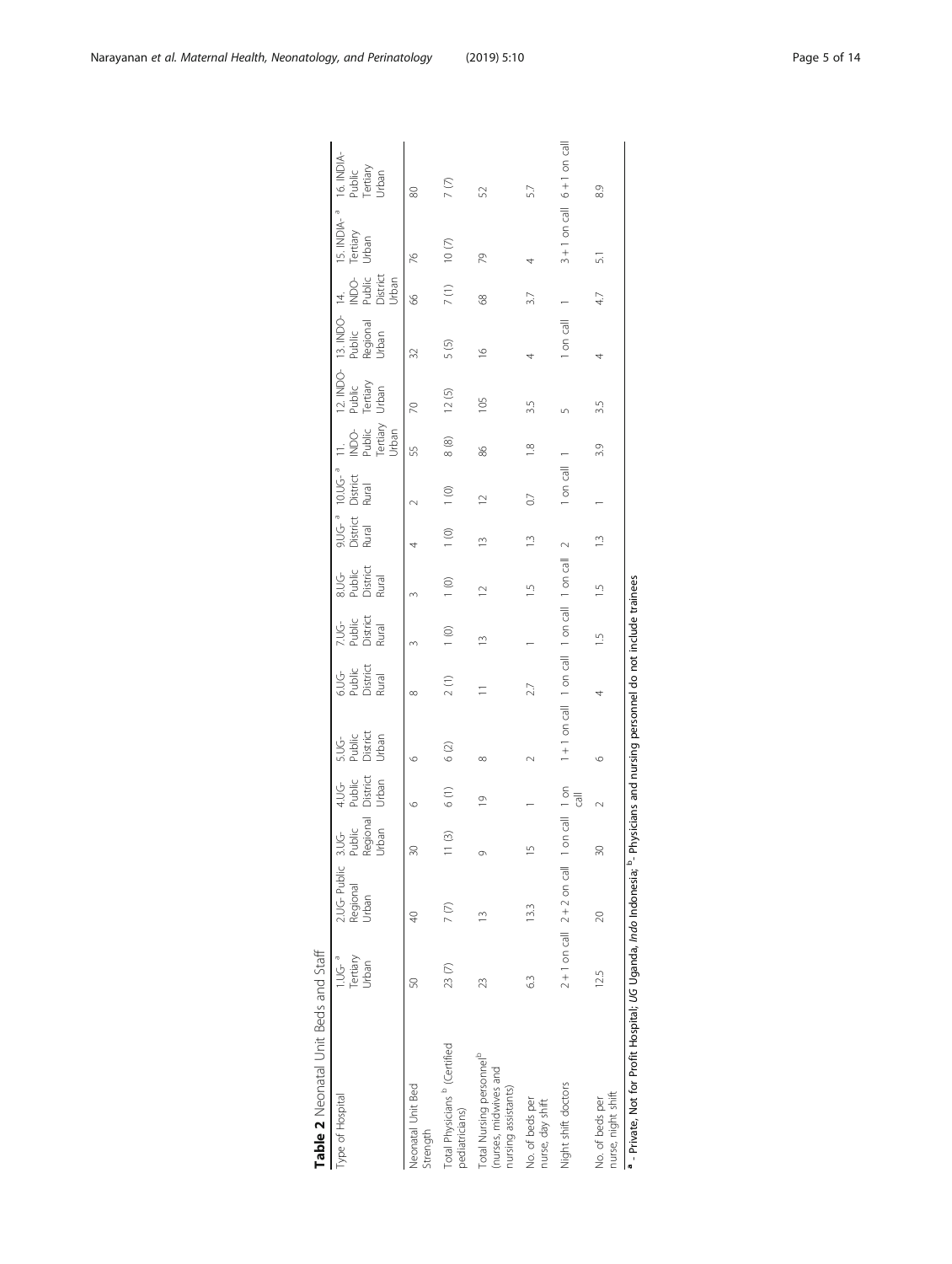<span id="page-5-0"></span>

| Type of Hospital                                                | Tertiary<br>1.0G <sup>a</sup><br>Jrban | Regional<br>상<br>공항<br>Public<br>Jrban | Regional<br>$\frac{1}{2}$ $\frac{1}{2}$<br>Urban | 4.UG<br>Public<br>District<br>J Pan | s.U.G<br>Public<br>District<br>U.Ban | s.U.G<br>Public<br>District<br>Rural | 7.UG<br>Public<br>Aural<br>Rural | a.U.G<br>Public<br>Rural<br>Rural | ว.UG- <sup>a</sup><br>District<br>Rural | 10.UG- <sup>a</sup><br>District Rural | 11.INDO<br>Public<br>Tertiary<br>Urban | 12.INDO-<br>Public<br>Tertiary<br>Urban                               | 13.INDO<br>-Public<br>Regional<br>Urban | 14.INDO-<br>Public<br>District<br>Urban | 15.INDIA-<br>Tertiary<br>Urban  | 16.NDIA<br>Public<br>Tertiary<br>Urban<br>2188<br>8 (8)<br>8 (22)<br>22 (72) |
|-----------------------------------------------------------------|----------------------------------------|----------------------------------------|--------------------------------------------------|-------------------------------------|--------------------------------------|--------------------------------------|----------------------------------|-----------------------------------|-----------------------------------------|---------------------------------------|----------------------------------------|-----------------------------------------------------------------------|-----------------------------------------|-----------------------------------------|---------------------------------|------------------------------------------------------------------------------|
| Annual Admissions                                               | 2463                                   | 1729                                   | 1707                                             | $\frac{1164}{5}$                    | 506                                  | 1586                                 | $0 + 2$                          | 300                               | $\frac{180}{2}$                         | 156                                   |                                        |                                                                       |                                         |                                         |                                 |                                                                              |
| No. of incubators (functional) 20 (15)                          |                                        | 2(0)                                   | 11(3)                                            | 3(3)                                |                                      | 2(0)                                 | 3(3)                             | $\widehat{\Xi}$                   | $2\ (2)$                                | $2$ $\circled{2}$                     | $1600$<br>40 (40)<br>15 (15)           | $\begin{array}{c} 1028 \\ 64 \quad (55) \\ 13 \quad (11) \end{array}$ | 970<br>43 (39)<br>14 (13)               | $1900$<br>56 (40)<br>6 (6)              | 3115<br>7 (7)<br>42 (42)<br>Yes |                                                                              |
| Radiant warmers (functional)                                    | 5(1)                                   | 2(2)                                   | 4 (4)                                            | $\left(1\right)$                    | Ξ                                    |                                      | $\widehat{\Xi}$                  |                                   |                                         |                                       |                                        |                                                                       |                                         |                                         |                                 |                                                                              |
| KMC with mothers staying in<br>the hospital                     | Yes                                    | Yes                                    | Yes                                              | Yes                                 | Yes                                  | Yes                                  | Yes                              | Yes                               | Yes                                     | Yes                                   | Yes                                    | Yes                                                                   | $\frac{9}{2}$                           | $\frac{9}{2}$                           |                                 |                                                                              |
| KMC during mothers' visits                                      | $\frac{1}{2}$                          | $\geq$                                 | $\geq$                                           | $\frac{1}{2}$                       | $\stackrel{\circ}{\geq}$             | $\frac{1}{2}$                        | $\frac{9}{2}$                    | e<br>S                            | e<br>S                                  | e<br>S                                | Yes                                    | Yes                                                                   | Yes                                     | Yes                                     | Yes                             | Yes                                                                          |
| Infusion pumps                                                  | Yes                                    | Yes                                    |                                                  | $\frac{1}{2}$                       | Yes                                  | $\frac{1}{2}$                        | $\frac{1}{2}$                    | $\frac{1}{2}$                     | $\frac{1}{2}$                           | $\frac{1}{2}$                         | Yes                                    | Yes                                                                   | Yes                                     | Yes                                     | Yes                             | Yes                                                                          |
| a - Private, Not for Profit Hospital; UG Uganda, Indo Indonesia |                                        |                                        |                                                  |                                     |                                      |                                      |                                  |                                   |                                         |                                       |                                        |                                                                       |                                         |                                         |                                 |                                                                              |

Table 3 KMC and Equipment in Neonatal Units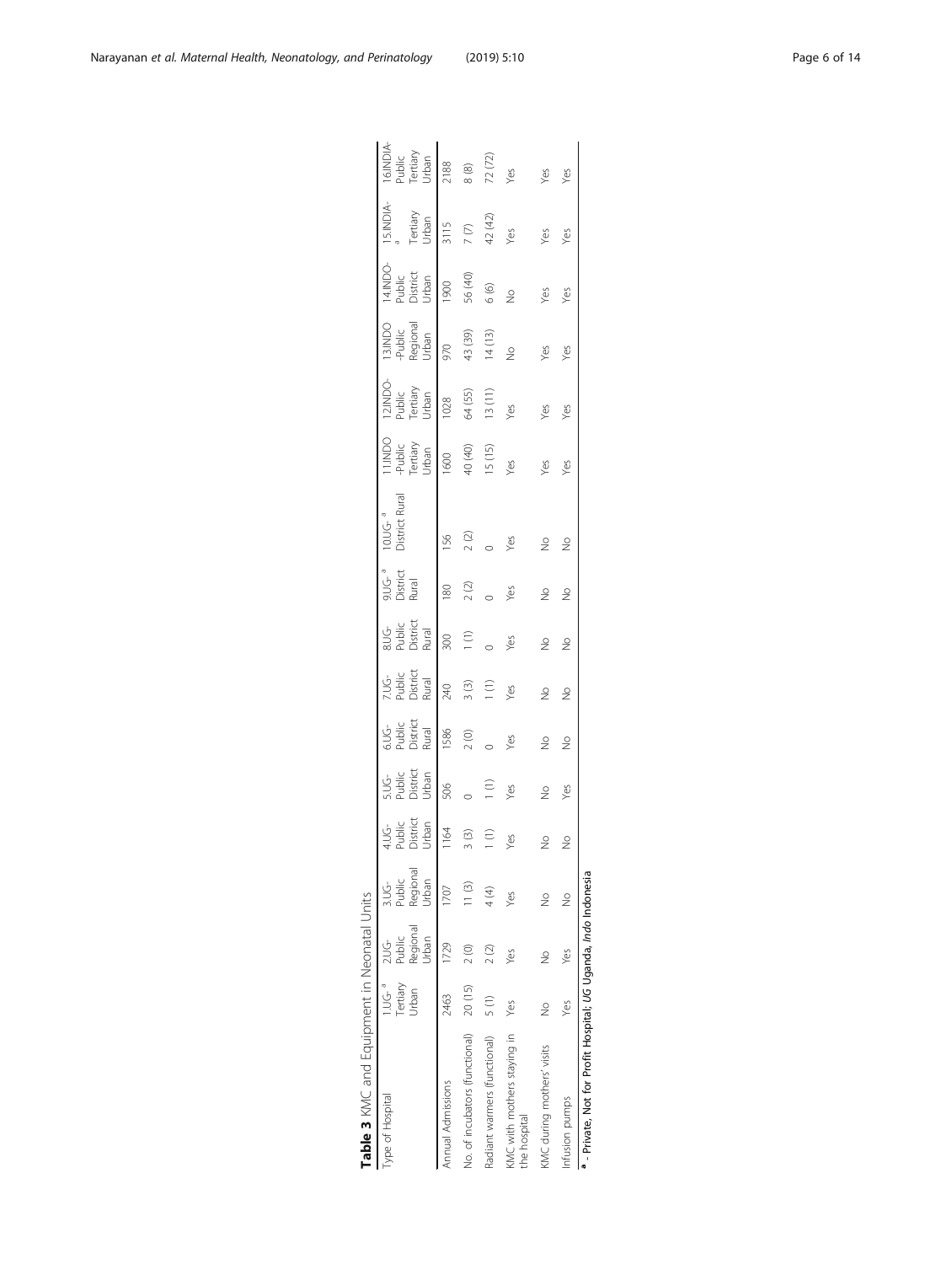Monitoring of the baby's temperature through the axillary route was primarily through use of shared digital thermometers that were stored dry and swabbed with alcohol between babies. Separate thermometers for each baby were available only in three hospitals in Indonesia, and in both the Indian hospitals.

#### Feeding and IV fluids

All the hospitals used expressed human milk for feeding the babies, but proportions of human milk and formula substitution were not available. Only one of these hospitals (in India, # 15) had a milk bank supporting the unit. Two hospitals in Uganda (#1 and # 6); all in Indonesia and one in India (#16) stored surplus expressed breast milk in refrigerators in the unit. Hospital # 15 in India had mothers near the unit as part of associated family centered care. All the facilities had resources to provide gavage feeding. Most, except for two in Indonesia (# 12 and # 13), also used cups for feeding small babies. In India, the local traditional "paladai" (a cup with a small open spout/trough) was used.

All facilities had resources to administer intravenous fluids when required. They reported use of single-use cannulas and intravenous infusion sets that were changed between 24 and 72 h. Three Ugandan hospitals (#1, #2, # 5), and all in Indonesia and India had infusion pumps. The remaining Ugandan hospitals used adult infusion sets and did not have infusion pumps, micro-burettes or flow regulators. Only three hospitals (in Indonesia,  $\#12$ ,  $\#13$  and  $\#14$ ) had commercial premixed intravenous fluids. All other units mixed intravenous fluids, usually within the unit. In one unit in Indonesia (#11), the fluids were prepared in the pharmacy.

#### Prevention of infection (Table [4\)](#page-7-0)

All hospitals, except for #8 in Uganda, reported having 24 h running water. All had liquid soap and sinks for hand washing with 13 having a sink in every room with babies. All except 5 in Uganda (# 4, #7– 10) had alcohol-based hand-rubs; five (# 1–3, #5,6) had limited supplies, placing them only at selected sites, such as near incubators.

Routine cleaning of the floor with mopping was carried out daily in all the centers. All the hospitals had dedicated containers for 'sharps', waste receptacles with lids and plastic linings and incinerators.

Baby linen was supplied by the facility in 6 hospitals, while the 10 hospitals in Uganda requested mothers/ families to bring the linen. In the 10 hospitals in Uganda, linen was washed by hand and dried on lines or on the ground in open air; in the remaining 6 (in Indonesia and India), it was machine washed and dried. In one hospital in Indonesia (#14) and one in India (#16), the linen was additionally autoclaved centrally.

Among the 15 facilities that used rubber suction bulbs (all in Uganda and Indonesia and 1, #15, in India), 8 in Uganda and 2 in Indonesia reused suction bulbs after merely washing them with soap and water. One hospital in Uganda (#6) dipped it in a chlorine based solution "jik", and washed it with soap and water. Only one hospital in India discarded them after every use. With the exception of 2 hospitals in Indonesia (#12 and 13), none of the facilities reprocessed the self-inflating bag and mask with full disassembly and reassembly after each use. One hospital in India reprocessed it in this manner once a day. In 13 facilities (all 10 in Uganda, #11 and #14, in Indonesia and #15 in India), health workers simply detached the mask and cleaned it with soap and water, a chlorine- based solution or alcohol.

#### Treatment of infection

Regarding antibiotics, Ampicillin/ Penicillin and Gentamicin were available in all NUs (Additional file [2:](#page-11-0) Table S2). In addition, hospitals had access to cephalosporins, vancomycin and carbapenems. A larger variety of antibiotics were available in the facilities in India and Indonesia. Antibiotics were generally available in multi-dose vials. In 2 facilities in Uganda (# 1 and # 6), one vial was reserved for one baby. In the others, they were shared between babies. One mL syringes, that are usually recommended for accurate dosing of small volumes in babies, were not available in 7 hospitals in Uganda.

#### Management of Jaundice and Blood Transfusions

Phototherapy units were available in all the hospitals. Most hospitals had resources for blood transfusion, except for two facilities in Uganda, and all except 8 hospitals in Uganda could carry out exchange transfusions.

#### Laboratory tests

All hospitals had resources to carry out blood group typing, blood glucose, and blood counts, and all but 7 facilities in Uganda (#4–10) could perform serum bilirubin levels, serum electrolytes and blood cultures.

#### **Discussion**

This study highlights the variability of facility readiness for care of "small and sick babies" in referral hospitals in LMIC. Although the units were all locally referred to as "Neonatal Intensive Care Units" (NICU), they actually consisted of a mixture of special care (Level 2 or SCNU) and Intensive care (Level 3 - NICU) units. Even when viewed through the lens of the requirements of SCNU, many centers including "tertiary" centers had challenges.

Interestingly, we noted that in the NUs in the hospitals that had records of birth weights, 51.7% of the babies admitted weighed 2500 g or more. In the authors' experience, not all the normal weight term infants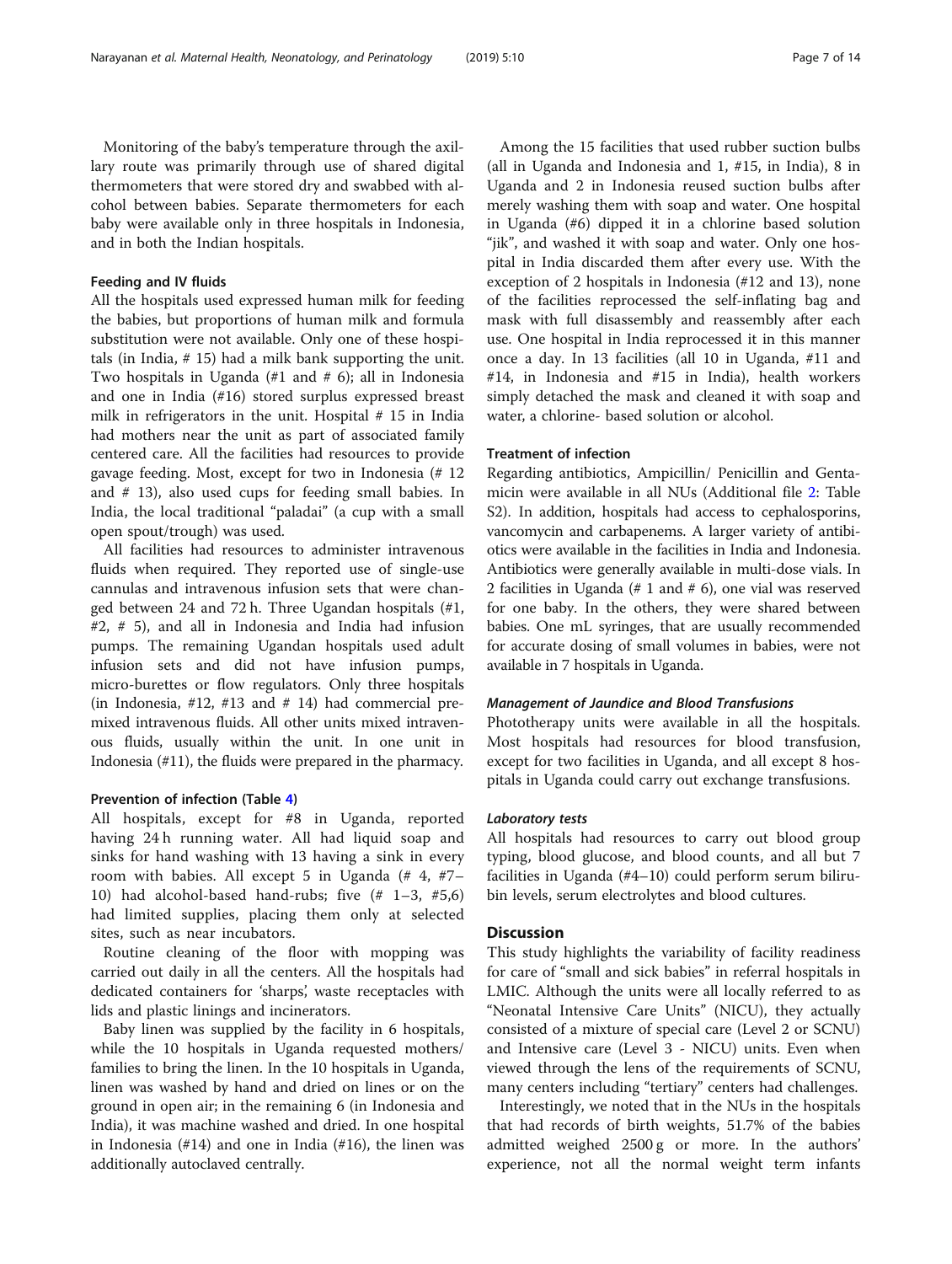| Table 4 Infection Prevention         |                                         |                                             |                                                  |                                                   |                                         |                                     |                                                          |                                                                 |                                                  |                                                                                                     |                                             |                                              |                                                                                                                                                                                                                                                                                                                                                                                                                                                                            |                                        |                                             |                                              |
|--------------------------------------|-----------------------------------------|---------------------------------------------|--------------------------------------------------|---------------------------------------------------|-----------------------------------------|-------------------------------------|----------------------------------------------------------|-----------------------------------------------------------------|--------------------------------------------------|-----------------------------------------------------------------------------------------------------|---------------------------------------------|----------------------------------------------|----------------------------------------------------------------------------------------------------------------------------------------------------------------------------------------------------------------------------------------------------------------------------------------------------------------------------------------------------------------------------------------------------------------------------------------------------------------------------|----------------------------------------|---------------------------------------------|----------------------------------------------|
| Hospital<br>Type of                  | 1.UG- <sup>a</sup><br>Tertiary<br>Urban | Regional<br>Public<br>Urban<br><b>2.UG-</b> | Regional<br>Jrban<br>Public<br>3.UG-             | District<br>Urban<br>Public<br>4.UG               | 5.UG<br>Public<br>District<br>Urban     | 6.UG<br>Public<br>District<br>Rural | District<br>Public<br>Rural<br>ٺي<br>ج                   | District<br>8.UG-<br>Public<br>Rural                            | a <sub>District</sub><br>9.UG<br>Rural           | 10.UG -<br><sup>a</sup> District<br>Rural                                                           | 11.INDO-<br>Tertiary<br>Public<br>Urban     | 12.INDO<br>Tertiary<br>Public<br>Urban       | 13.INDO<br>Regional<br>Public<br>Urban                                                                                                                                                                                                                                                                                                                                                                                                                                     | 14.INDO<br>District<br>Public<br>Jrban | IS.INDIA- <sup>a</sup><br>Tertiary<br>Urban | 16.INDIA<br>Tertiary<br>Public<br>Urban      |
| hand rub<br>Alcohol                  | places<br>Select                        | places<br>Select                            | places<br>Select                                 | ş                                                 | places<br>Select                        | places<br>Select                    | $\frac{1}{2}$                                            | $\frac{1}{2}$                                                   | $\frac{1}{2}$                                    | $\frac{1}{2}$                                                                                       | Yes                                         | Yes                                          | Yes                                                                                                                                                                                                                                                                                                                                                                                                                                                                        | Yes                                    | Yes                                         | Yes                                          |
| Source<br>Linen                      | Hospital                                | Family                                      | Family                                           | Family                                            | Family                                  | Family                              | Family                                                   | Family                                                          | Family                                           | Family                                                                                              | Hospital                                    | Hospital                                     | Hospital                                                                                                                                                                                                                                                                                                                                                                                                                                                                   | Hospital                               | Hospital                                    | Hospital                                     |
| Handling<br>of linen                 | HW, LD                                  | HW, LD MW, MD                               |                                                  | HW; LD/ HW,<br>SQ                                 | $\supseteq$                             | HW, LD                              | HW; LD/<br>8                                             | HW; LD/<br>g                                                    | HW; LD/<br>DG                                    | HN; LD/<br>8                                                                                        | HW, LD                                      | MW, MD                                       | MW, MD                                                                                                                                                                                                                                                                                                                                                                                                                                                                     | MD, $\mathsf{A}$<br>ХW,                | MW, MD                                      | MW, MD,A                                     |
| suction bulb<br>Reproces-<br>sing of |                                         | Washed b Washed b Washed b                  | with alcohol<br>and wiped                        |                                                   | Washed <sup>p</sup> Washed <sup>b</sup> | Soaked<br>in "jik" <sup>c</sup>     |                                                          |                                                                 |                                                  | Washed <sup>b</sup> Washed <sup>b</sup> Washed <sup>b</sup> Washed <sup>b</sup> Washed <sup>b</sup> |                                             | $\times$                                     |                                                                                                                                                                                                                                                                                                                                                                                                                                                                            | Washed <sup>b</sup>                    | Single use                                  | $\times$                                     |
| sing of bag<br>and mask<br>Reproces- | washed <sup>b</sup><br>mask<br>ðnly     | washed b<br>mask<br>$rac{\geq}{6}$          | Bag and<br>mask wiped<br>with "jik" <sup>c</sup> | dipped<br>in "jik" <sup>c</sup><br>mask<br>ð<br>S | washed <sup>b</sup><br>δŃ<br>mas        | washed<br>mask<br>Only              | in "jik" <sup>c</sup><br>mask<br>dipped<br>$\frac{1}{2}$ | dipped<br>in "jik" <sup>c</sup><br>mask<br>$\overrightarrow{5}$ | dipped<br>in "jik" c<br>mask<br>$\sum_{i=1}^{n}$ | dipped<br>in "jik" <sup>c</sup><br>mask<br>$\sum_{i=1}^{n}$                                         | washed<br>mask<br>$\overrightarrow{\delta}$ | Disassembled<br>and sterilized<br>every time | Disassembled<br>and sterilized<br>every time                                                                                                                                                                                                                                                                                                                                                                                                                               | with alcohol<br>Only mask<br>cleaned   | Only mask<br>washed <sup>b</sup>            | Disassembled<br>and sterilized<br>once a day |
| antibiotics<br>Use of                | 1 vial for shared<br>each<br>baby       | $\overline{\overline{z}}$                   | shared<br>$\overline{a}$                         | shared<br>jai                                     | shared<br>jisi                          | for each<br>l vial<br>baby          | shared<br>$\frac{1}{2}$                                  | shared<br>yial                                                  | shared<br>jal                                    | shared<br>$\overline{\overline{e}}$                                                                 | shared<br>$\overline{a}$                    | 1 vial<br>for each<br>baby                   | shared vial                                                                                                                                                                                                                                                                                                                                                                                                                                                                | shared vial                            | shared vial                                 | shared vial                                  |
| washed with soap and water           |                                         |                                             |                                                  |                                                   |                                         |                                     |                                                          |                                                                 |                                                  |                                                                                                     |                                             |                                              | dried, NIW,MD,A Machine washed, machine dried and autoclaved <sup>b</sup> - Washed with soap and water; <sup>c</sup> - Jik is a chlorine-based solution into which the item is dipped or soaked for decontamination; after which it is<br>X – Not applicable; <sup>a</sup> - Private, Not for Profit Hospital; UG Uganda, I <i>ndo</i> Indonesia, <i>HW, LD Hand-washed, line dried, HW; LD/DG Hand-washed, line-dried/ dried on ground, MW,MD Machine washed, machine</i> |                                        |                                             |                                              |

<span id="page-7-0"></span>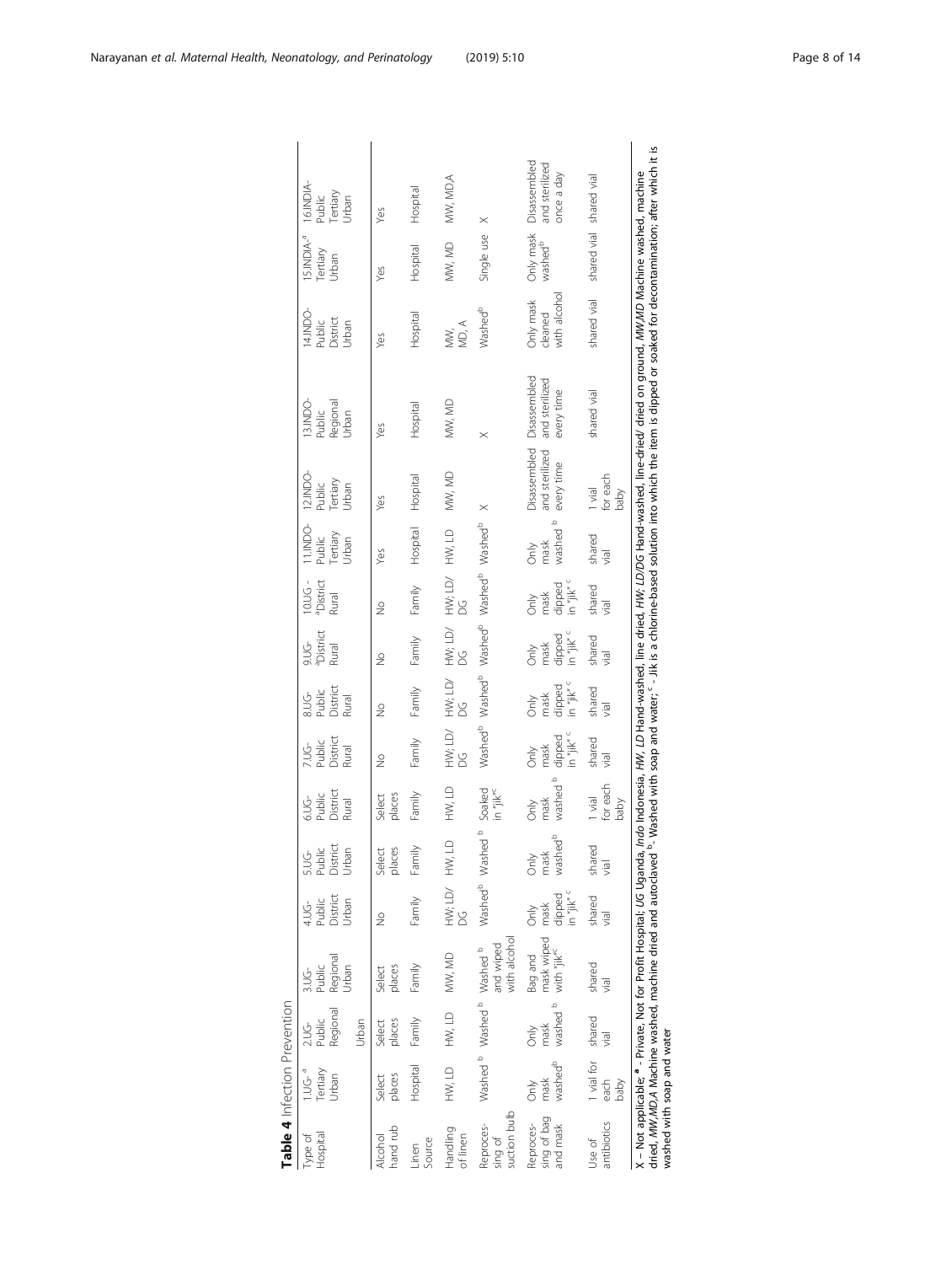admitted to the NU are sick. Some just require extra observation and monitoring; for example, respiratory rates or blood sugar estimations, in the initial stages after which they are transferred out to the mothers in the post-natal wards. Some late preterm babies too may weigh more than 2500 g. We believe the term "high risk/ small and sick babies" may be more appropriate than the conventional "small and sick babies", when dealing with newborns needing extra care, in LMIC. It is possible that the greater numbers of admissions were partly due to the high-risk nature of these pregnancies and because of limited monitoring capabilities for babies in the postnatal ward.

In 5 of 8 facilities with the data, more than a third of inborn babies were admitted to the neonatal units (Table [1](#page-2-0)). As noted earlier, some of these admissions were to provide "extra rest of the mothers". While this may be important, it adds to the workload of the already over-burdened staff in the NUs, results in overcrowding, needless use of formula feeds and potential risk of crossinfections.

#### Bed strength and human resources

Professional bodies, such as the American Academy of Pediatrics), the National Neonatology Forum of India), organizations such as UNICEF, India and Ministries of Health in some LMIC, such as the Ministry of Health and Family Welfare, India have developed recommendations on bed strength, spacing and staffing [\[8,](#page-12-0) [10](#page-12-0)–[12](#page-12-0)]. Recommendations are often based on the number of deliveries and do not in general, consider out-born admissions, that add to the workload, both by numbers and also with acuity. As shown in Table [2](#page-4-0), hospitals in Indonesia and India had higher bed strengths, but the numbers of neonatal beds were much lower in most of the Ugandan hospitals. Placing multiple babies in a cot is not uncommon in LMIC. This carries increased risk of infection and places an additional strain on the care providers.

In this study there was a higher proportion of Pediatricians and nurses in Indonesia and India than in Uganda, but even in these facilities, the nurse -patient ratio was inadequate. Shortage of nursing staff was a challenge with one nurse covering 15 to 30 babies in 3 of the hospitals in the night shift. In LMIC, due to inadequate skilled staff, task-shifting to or task-sharing with trained but less skilled staff or even family members for some of the non-specialized care may be essential until the countries can afford to provide adequate staff [[13\]](#page-12-0).

With increasing proportion of facility births and high mortality among preterm and low birth weight babies, there is growing need for focus on the special requirements of high-risk/small babies and those with problems. Thus, while the families, community health workers and midwives play important roles, there is an increasing need for Pediatricians/Neonatologists and Pediatric/neonatal nurses with special expertise and interest in newborn care. Shortage and maldistribution of suitable health care providers have also been highlighted as key issues in other studies on newborn care from India and Indonesia [[14,](#page-12-0) [15](#page-12-0)].

#### **Transport**

We noted that although many hospitals had ambulances, they were not used for transporting babies from the birth place at home or the peripheral centers to the referral hospitals. When babies are brought into the referral centers, they are mostly accompanied by the mother and other family members, but have not had the benefit of stabilization before or during transport. Although skin to skin contact may provide some temperature support, without additional care during transport, some of these vulnerable babies may reach referral centers in moribund states. Mapping of suitable referral centers, appropriate dissemination of this information and use of mobile phones may assist in initial stabilization of babies with problems and better facilitate transport to the appropriate referral center. Ideally, the at- risk mothers and those with anticipated deliveries of small babies should be referred in a timely manner to suitable referral centers.

#### Maintenance of records and effective use and reporting of data

Data maintenance was a major challenge. For instance, in the Ugandan hospitals, birth weight was not available for all babies and gestational age was often not noted. While some of the information may be on individual case sheets, they were not consistently or correctly available in registers or in the consolidated facility records that fed into the country health information systems (HIS). Since "complications of prematurity" is widely recorded as the most common cause of neonatal mortality, this deficiency has serious implications. Accurate data is critical for the HIS, for internal review (such as perinatal/neonatal death audits), as well as for improving quality of care.

Neonatal mortality showed significant variations in the different facilities. Some of the smaller facilities with fewer admissions had a lower mortality probably due to fewer complicated cases and some sick babies being sent to the larger centers. Comparison of mortality rates across hospitals is difficult because of a variety of influencing factors. While quality of care is important, it is well known that the types of babies cared for also matter. For example, out-born admissions are often sicker and have higher mortality rates  $[16]$  $[16]$ . A more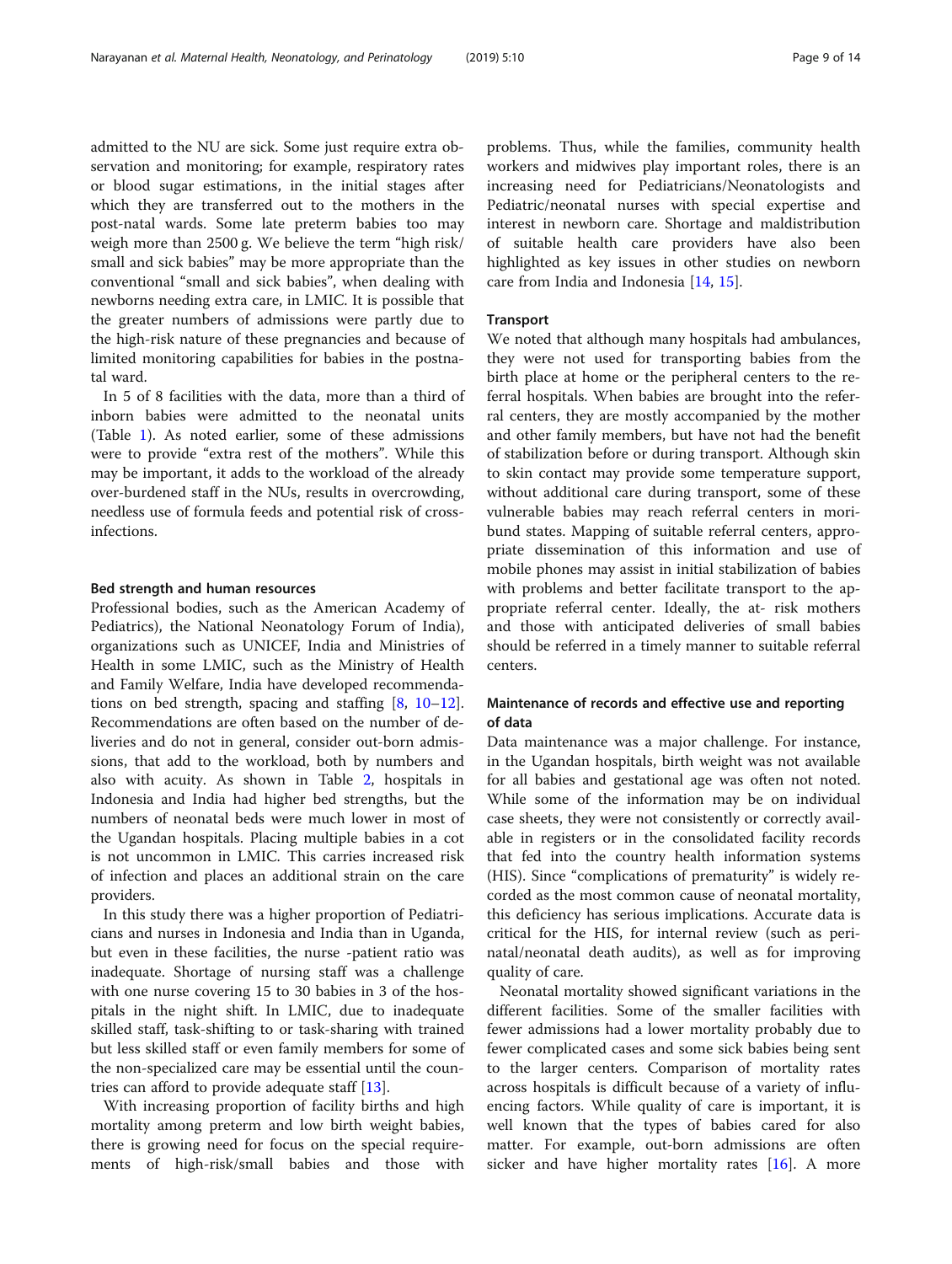comprehensive assessment of neonatal mortality can be obtained by evaluating stillbirths, particularly, fresh/ intrapartum stillbirths, since in some centers, certain neonatal deaths at birth may be recorded as stillbirths [[17\]](#page-12-0). In some centers in Uganda, fresh stillbirth rates were reported to be as high as 65.5% of total stillbirths.

Mortality rates also may be under-reported where babies are discharged against medical advice (DAMA). DAMA accounted for 0.4 to 20% of admissions. The outcome of these babies is unknown but may be presumed to be poor, since a major factor in DAMA is the fact that the baby is so sick that the relatives feel that further care is futile. Other potential reasons for DAMA include non-affordability of care where payment is required, inadequate communication strategies and poor infrastructural support to relatives [\[18](#page-12-0)].

Additionally, data on neonatal deaths may be under-reported when out-born babies are admitted in the Pediatric wards and not in the NU. These are frequently babies who have suspected or frank infections and have a higher risk of dying. These deaths may not be included in the total facility newborn deaths, unless such deaths in the Pediatric wards get disaggregated according to age and these newborn deaths get consolidated with the deaths from the NU, a process that may be challenging.

#### Components for basic neonatal resuscitation

A newborn corner in the delivery room, and reusable self-inflating bags with masks were present in all the hospitals studied. Some facilities used a common suction machine for mothers and babies in the delivery room, which carries the potential risk of excessive negative pressure, leading to apnea and bradycardia in the baby if pressure is not adjusted appropriately with each use. Similarly, having larger, 500 mL. bags carry the risk of volume trauma, as even the normal weight term baby requires only 6–8 ml/kg of tidal volume for which the conventional newborn size bag (220–240 ml) is more than adequate [\[19\]](#page-12-0). Care providers need to be trained and supervised/mentored to achieve adequate mask seal and provide appropriate ventilation [[20\]](#page-12-0).

#### Safe use of oxygen

Many facilities in LMIC, as in the Ugandan hospitals in this study, depend on oxygen from cylinders or oxygen concentrators without blenders. The capability to provide appropriate concentrations of oxygen and consistent monitoring with pulse oximeters, are essential to reduce retinopathy of prematurity (ROP). India contributes to 10% of worldwide cases of blindness and visual impairment from ROP, highlighting the importance of safe oxygen use; prevention being far better than cure [[21](#page-12-0)].

#### **CPAP**

CPAP was available in almost all the centers. CPAP also requires the safe administration of oxygen, as only select equipment, such as the Pumani bubble CPAP, have the capability of in built regulation of oxygen concentration (Website-[http://hadleighhealthtechnologies.com/](http://hadleighhealthtechnologies.com/pumani-bcpap/) [pumani-bcpap/](http://hadleighhealthtechnologies.com/pumani-bcpap/)).

#### Kangaroo mother care (KMC)

The immediate and long-term advantages of KMC have been well documented [[22\]](#page-12-0). All facilities practiced KMC to some extent, but implementation needs to be further strengthened and expanded. The value of mothers or female relations in the care of these babies has been documented earlier in LMIC as in India with beneficial effects and without necessarily causing increased infection. It can also help empower women resulting in earlier discharge and, subsequently, better care at home [[23](#page-12-0), [24\]](#page-12-0) More recently, Family Centered Newborn Care (FCNC), a "client focused "practice to promote and support a partnership between the health care team and the family, with mothers/family members providing selected non-specialized care for babies is gaining increasing acceptance around the world. In a randomized controlled trial, the intervention reduced health care providers' workload and increased family members' competence in infant care at home. There was no difference in nosocomial infections between the groups, and it also promoted pre-discharge exclusive breastfeeding [[25\]](#page-12-0).

#### Extra support for temperature maintenance

Other methods of temperature support in this study included overhead radiant warmers or open care systems and incubators [\[26](#page-12-0)]. Overhead warmers, available in a number of varieties including more economical versions, allow ready access to the baby and, in general, are easier to clean and maintain. They are associated with increased insensible water loss, but this can be overcome to some extent with the administration of additional fluids, especially in the weight and gestational age groups that often constitute the priority in LMIC. Studies on associated morbidities including infections have been variable but the numbers evaluated have been small and have not shown any significant differences [\[27](#page-12-0)]. Temperature monitoring is important and axillary temperature is more commonly used, as was noted in this study, with less risk of trauma and cross infection [[28\]](#page-13-0). Despite the fact that thermometers are low cost commodities, only 5 facilities used a separate thermometer for every baby.

#### Procurement and maintenance of essential commodities

All the facilities studied had equipment and supplies required for basic essential newborn care, including in the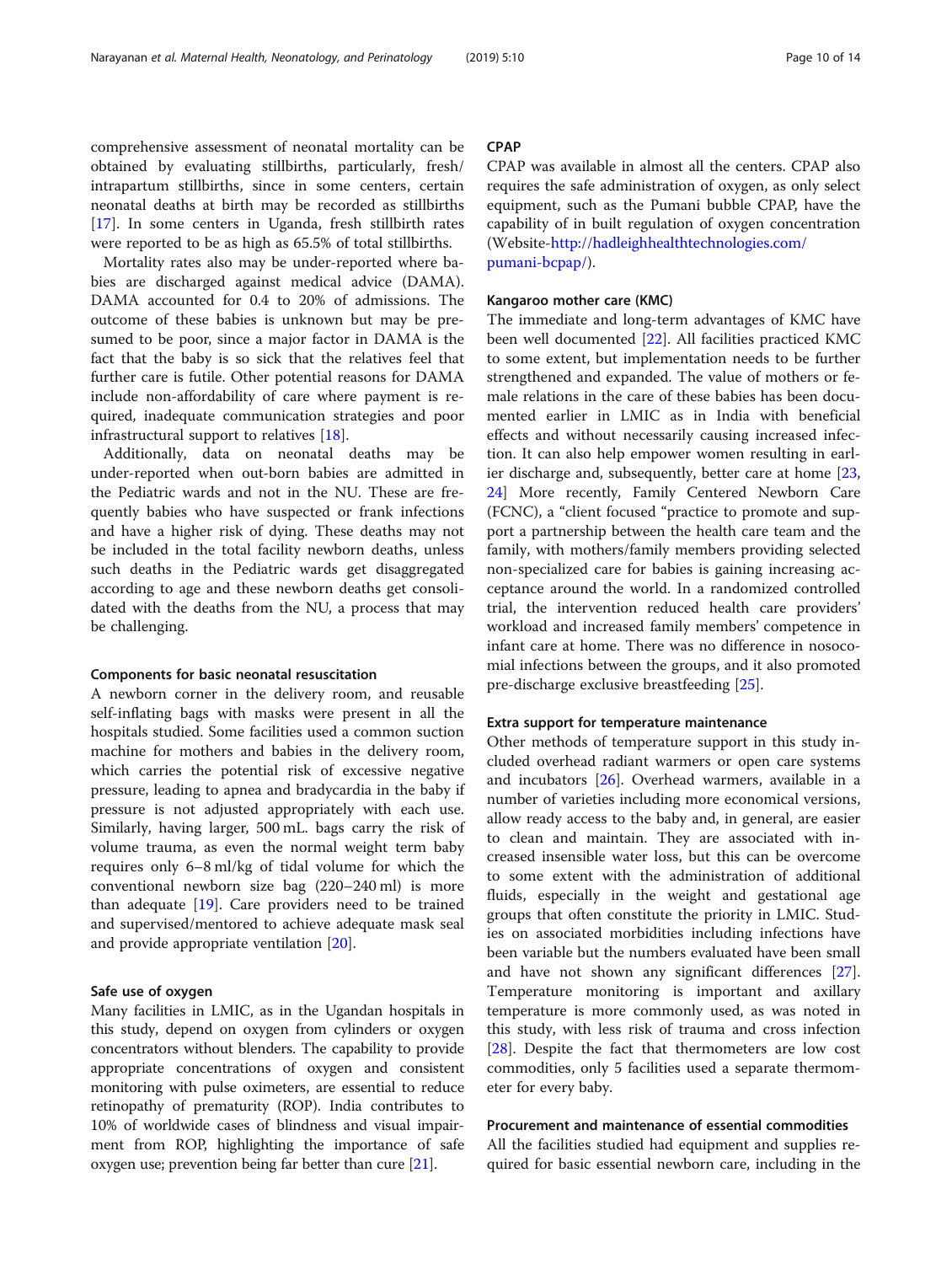delivery room, and met some of the requirements for high risk and sick babies. Every Woman, Every Child (2012) through the UN Commission for Life Saving Commodities, identified four products for newborn care, namely, antenatal corticosteroids for preterm births, chlorhexidine for cord care, equipment for basic resuscitation and antibiotics for treatment of neonatal sepsis [[29\]](#page-13-0). While this brought attention to therapies that were not universally available or utilized appropriately, it also tended in some cases to inadvertently promote a 'magic bullet' approach instead of more comprehensive components covered in this study [[30](#page-13-0)]. Although this study showed that most of the equipment was functional, maintenance of equipment, particularly donated equipment, is often a challenge in many facilities in LMIC. Inadequacy of equipment and commodities has also been reported to be a significant problem in a number of facilities in India and Indonesia [[14,](#page-12-0) [31\]](#page-13-0).

#### Feeding of high risk and small babies

It was encouraging that in all facilities mothers provided breast milk. Expressed human milk especially from their own mothers, has considerable advantages for preterm and low birth weight babies [[32\]](#page-13-0). Milk banks are costly to establish and operate, require stringent quality control, and are available to a limited extent in LMIC. In this study, only one hospital in India had a milk bank. However, all the hospitals had the capability to store extra expressed breast milk for short periods in the refrigerator.

Small and sick babies tolerating feeds may be unable to suck adequately and need additional support in the form of tube feeding and, subsequently through use of cups. In India, the "paladai", a traditional cup with an open spout or a "trough" like extension, is extensively used for feeding small babies and has distinct advantages over the conventional cup, with less spillage, and more ready acceptance by babies [\[33](#page-13-0)]. Challenges are also particularly high for achieving exclusive breastfeeding for babies who are separated from their mothers. Lactation consultants are not widely available in LMIC. It may be necessary to task-shift and train alternative workers to provide some basic lactation support for mothers in SCNU along with the nurses and physicians. Avoidance of bottles, not only for feeding but also for collection of human milk is beneficial as its presence sends a wrong message.

#### Management of jaundice

Neonatal jaundice is a major cause of morbidity in LMIC. Early detection at the community and facility levels, effective phototherapy with appropriate wavelength of light with monitoring of serum bilirubin levels can decrease the need for exchange transfusions. Innovative methods for early detection and management of jaundice are also essential [\[34,](#page-13-0) [35](#page-13-0)]. In countries with advanced health care systems, exchange transfusions have become uncommon due to earlier detection of jaundice and effective phototherapy. In contrast, exchange transfusions are far more common in LMIC. Hence, it is worth looking into ensuring that selected well-functioning SCNUs even at district levels have the resources and capabilities to manage jaundice effectively and perform exchange transfusions.

#### Prevention of infection

All hospitals in this study except one, reported having 24 h running water supply and resources for waste disposal including incinerators. Some of the essential elements of infection prevention include proper cleaning of surfaces, adequate supplies of clean linen, single use items, use of breast milk, safe administration of injections and intravenous fluids, and capability for identification of causative microbes along with susceptibility testing; areas in which there may be significant deficiencies in supplies and practices [[36](#page-13-0)].

In most of the hospitals in Uganda, the family was expected to bring linen for their babies. The effectiveness of laundering procedures used in cleaning the linen was unclear. Hand washing linen and drying on lines or on the ground carry greater risks in contrast to machine washing and drying. It is essential that facilities supply clean linen kept ready for use.

We found that reprocessing resuscitation equipment was inadequate and inconsistent in the centers studied. Most used rubber suction bulbs, which cannot be opened to permit proper cleaning, and generally reused them after cleaning with just soap and water. Eight hospitals in Uganda had the translucent bulbs that could be opened. Except for two hospitals in Indonesia, there was minimal compliance with recommended reprocessing of resuscitation devices with disassembly, initial decontamination, proper cleaning with soap and water and high-level disinfection such as boiling or sterilization by autoclaving, followed by reassembly and safe storage [[37\]](#page-13-0). These recommendations, however, can present significant challenges in being time-consuming and in having potential risks of losing small parts, resulting in poor compliance.

There may be a significant underestimation of infection relevant to newborn health in LMIC. The term "complications of prematurity" as a cause of death is likely to include infections in addition to conditions such to respiratory distress syndrome, apnea and intraventricular hemorrhage. Thus, the proportion of babies dying of infections is probably greater than what is generally portrayed, especially as diagnosis of infections poses challenges. A high incidence of neonatal sepsis has been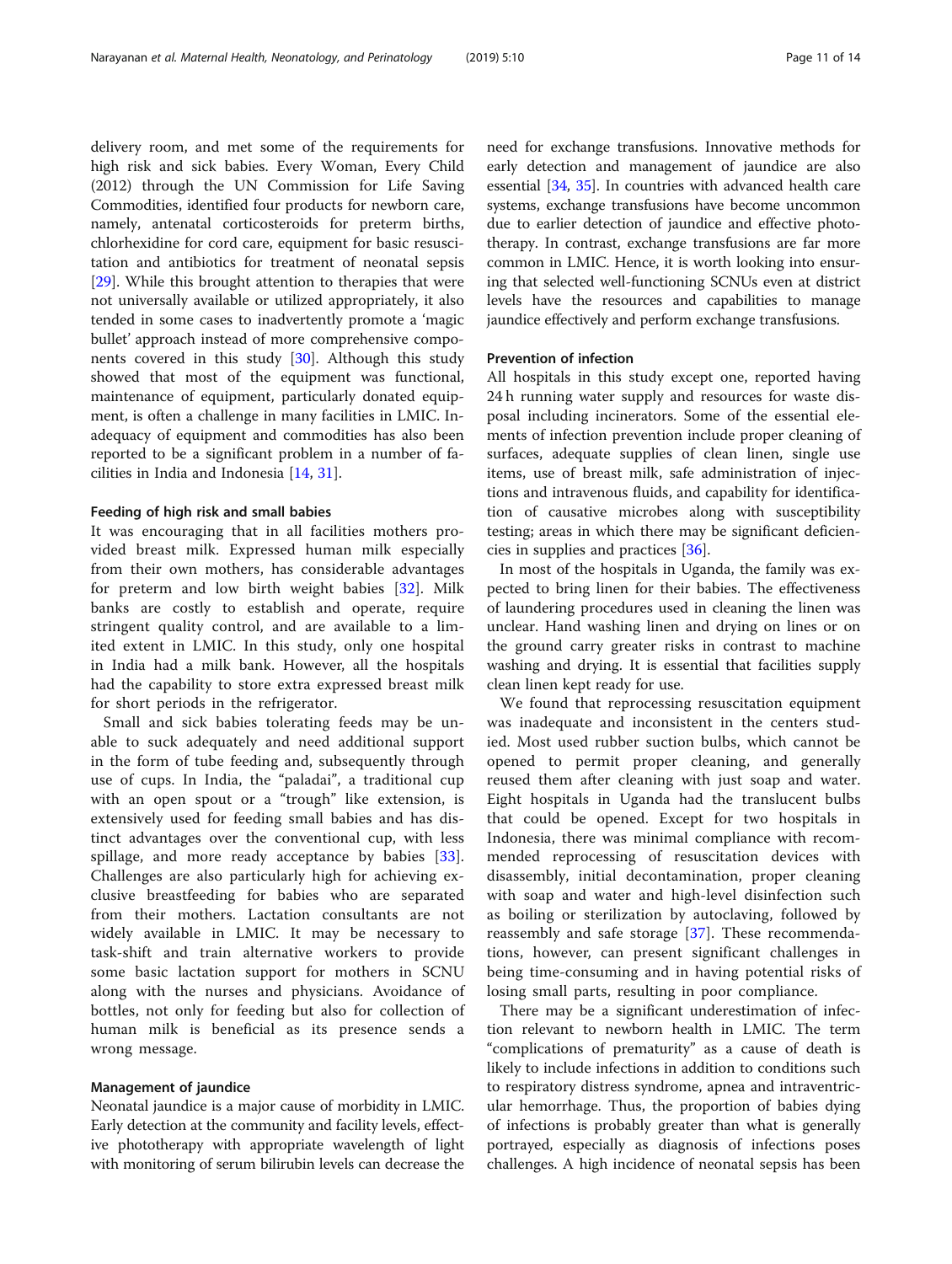<span id="page-11-0"></span>reported in some hospitals [\[38\]](#page-13-0). When quality of care is poor, preterm babies may die more often due to initial problems such as birth asphyxia or breathing difficulties. However, as care improves and babies survive for longer periods, prevention of nosocomial infection assumes an even greater importance.

#### Treatment of infection

The facilities studied had access to a number of essential antibiotics, but it was not within the scope of this study to determine actual antibiotic usage. Antibiotic resistance has grown to the extent that options for appropriate alternatives are limited and may not always be available. Countries should establish national guidelines for antibiotic therapy based on their local distribution of organisms and antibiotic sensitivity patterns, with periodic review as required. Appropriate antibiotic stewardship with avoidance of needless administration is also essential to decrease antimicrobial resistance.

#### Intravenous fluid administration

Although all facilities had resources for administration of intravenous fluid therapy, most had to mix their fluids, with potential risk for infection. Additionally, most facilities in Uganda had only adult infusion sets, through which it is difficult to safely infuse the small volumes required by babies.

#### **Limitations**

This study provides a snapshot of some of the resources in a limited number of referral facilities caring for high risk/ small and sick newborns. Variations may be even greater in facilities in LMIC. The data were self-reported, and basic components such as weight of babies and gestational age were not available for some centers. These are not only challenges but highlight the existing status in some centers, notably in Sub-Saharan Africa.

#### Additional elements to be considered

While the physical requirements related to at-risk, small and sick baby care are important, in this study we were unable to evaluate certain additional components noted below that can have further impact on neonatal mortality.

#### Improving quality of care (QoC)

WHO with partners has highlighted the importance of compassionate and good QoC at facility level [[39\]](#page-13-0). In many LMIC, there is often a significant variation in the existing quality of care, with some hospitals providing excellent care but with many others having neither the required skills, supplies nor the motivation, resulting in poorer quality care including inadequate pain management [[40\]](#page-13-0).

#### Health system strengthening with links between facilities and communities

Facility care is also incomplete without health system strengthening. In addition, facility/ community links, supportive supervision of trained community health workers and participatory involvement of the community through multiple strategies is essential.

#### Prioritizing low hanging fruits

As funds will not always meet the demand, it is essential that decisions are taken involving key stake holders to prioritize the order and the extent to which the various components need to be implemented, keeping equity and costing in mind.

#### Too little, too late; too much, too soon

As has been noted in maternal care, there is always a risk of doing too little too late and too much too soon [\[41\]](#page-13-0). An example of the former is, despite promoting facility deliveries to improve outcome, emphasis in some areas has still focused only on "essential newborn care" and the preparation of facilities to go further to care for the at-risk and sick babies has been inadequate. At the same time, progressing too quickly to instituting intensive care including mechanical ventilation and related interventions, without having the basic resources and skills to ensure competent, compassionate, quality based special/level II care, with adequate infection prevention, may have undesired effects. In establishing appropriate care for the newborn in whom, among other issues, the brain is still developing, the well-known dictum "Do no harm" has a very special significance.

#### Conclusion

We show that referral NUs in LMIC have significant challenges in meeting some of the basic requirements of Level II / special care neonatal units. The high neonatal mortality was responsible for some countries not achieving Millennium Development Goals 4. It is likely that newborn health may still continue to be one of the most challenging components and even be an important deterrent to the achievement of Sustainable Development Goals 3.2.2, unless a concerted effort is made to provide comprehensive, high quality care for the newborn both at the facility and community levels.

#### Additional files

[Additional file 1:](https://doi.org/10.1186/s40748-019-0105-9) Facility readiness data collection tool (level II newborn care). (XLSX 29 kb)

[Additional file 2:](https://doi.org/10.1186/s40748-019-0105-9) Table S2. Antibiotic Availability. (DOCX 17 kb)

#### Abbreviations

CPAP: Continuous positive airway pressure; DAMA: Discharged against medical advice; FCNC: Family centered newborn care; HIS: Health information system; KMC: Kangaroo mother care; LMIC: Low and middle-income country/countries;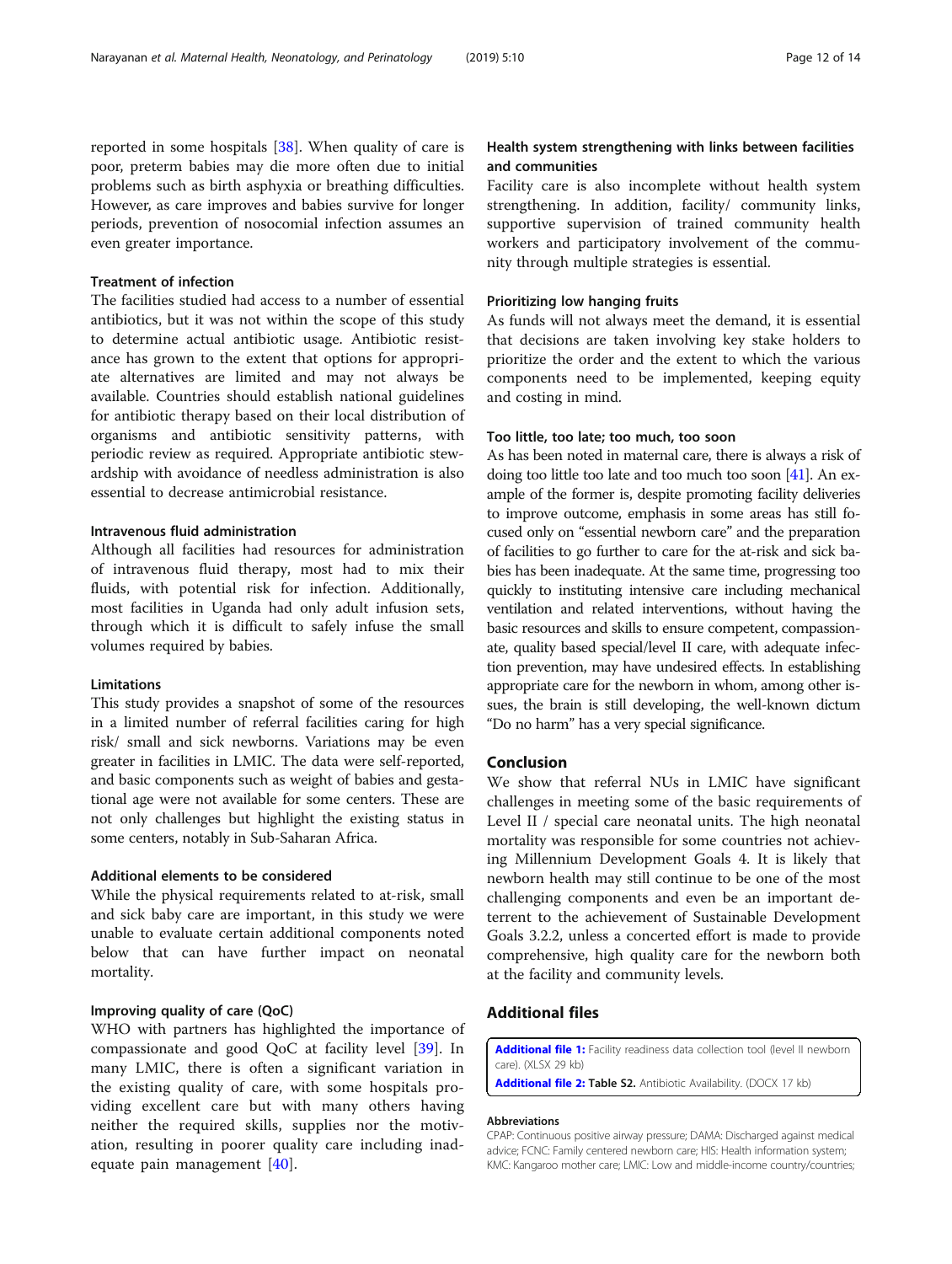<span id="page-12-0"></span>NICU: Neonatal intensive care unit(s); NU: Neonatal unit(s); SB: Stillbirth(s); SCNU: Special care newborn unit(s)

#### Funding

No funding was available for carrying out this project.

#### Availability of data and materials

Data sharing is not applicable to this article as data sets more than those noted in the tables were not analyzed in this study.

#### Authors' contributions

The data collecting tool was developed by IN and JR. Draft manuscript was developed by IN and JR with help in data tabulation by HYC. All authors provided/consolidated data, reviewed and approved the final manuscript.

#### Authors' information

IN and JR have experience in neonatal intensive care units in high and low and middle-income countries; IN has worked in addition in the area of global health with special relevance to maternal and newborn health and nutrition for over 20 years. JNS, being the Asst. Commissioner, Child Health, Ministry of Health has experience in major policy decisions related to in-country newborn and child care; and SL, RR, NT, CNK, VNK, PS have experience in facility-based care of the high-risk/small and sick newborns in LMIC and HYC experience in a high-income country and collected data.. PW, has been involved in facility based newborn care in Uganda and has special experience in assessing facility readiness. JJW, SD, DK, PM and EO collected and consolidated data.

#### Ethics approval and consent to participate

Ethical approval and consent to participate are not applicable as this manuscript does not report on or use individual human data or tissue.

#### Consent for publication

This is not applicable as the manuscript did not include individual human data or information.

#### Competing interests

The authors declare that they have no competing interests.

#### Publisher's Note

Springer Nature remains neutral with regard to jurisdictional claims in published maps and institutional affiliations.

#### Author details

<sup>1</sup>Georgetown University Medical Center, Washington, DC, USA. <sup>2</sup>Ministry of Health, Kampala, Uganda. <sup>3</sup>Harapan Kita Women and Children's Hospital, West Jakarta, Indonesia. <sup>4</sup>Cipto Mangunkusumo Hospital, Universitas Indonesia, Jakarta, Indonesia. <sup>5</sup>Christian Medical College, Vellore, Tamil Nadu, India. <sup>6</sup>Institute of Child Health, Chennai, Tamil Nadu, India. <sup>7</sup>Nsambya Hospital, Kampala, Uganda. <sup>8</sup>Department of Health Policy, Planning and Management, Makerere University School of Public Health, Kampala, Uganda. <sup>9</sup>Global Health Division, Karolinska Institutet, Stockholm, Sweden. <sup>10</sup>Leader Makerere University Maternal and Newborn Centre of Excellence, Kampala, Uganda. 11Department of Pediatrics and Child Health, Mbarara University of Science and Technology, Mbarara, Uganda. <sup>12</sup>Makerere University School of Public Health, Kampala, Uganda. <sup>13</sup>Department of HIV, Research and Documentation, St. Mary's Hospital Lacor, Gulu, Uganda. 14MedStar Georgetown University Hospital, Washington, DC, USA.

# Received: 30 June 2018 Accepted: 14 May 2019<br>Published online: 18 June 2019

#### References

- 1. UNICEF Data. Monitoring the situation of women and children. Website [https://data.unicef.org/topic/maternal-health/delivery-care/.](https://data.unicef.org/topic/maternal-health/delivery-care/) Accessed 31 Jan 2018.
- 2. Hurst TE, Semrau K, Patna M, Gawande A, Hirschhorn LR. Demand-side interventions for maternal care: evidence of more use, not better outcomes. BMC Pregnancy Childbirth. 2015;15:297–311.
- 3. Ghana MOH/GHS. 2019. Ghana newborn health strategy and action plan 2019-2023.
- 4. WHO. Service availability and readiness assessment (SARA). Website [https://www.](https://www.who.int/healthinfo/systems/sara_related_links/en/) [who.int/healthinfo/systems/sara\\_related\\_links/en/](https://www.who.int/healthinfo/systems/sara_related_links/en/). Accessed 24 Dec 2017.
- 5. DHS Program. Service provision assessment (SPA) tool. Website [http://](http://dhsprogram.com/What-We-Do/Survey-Types/SPA.cfm) [dhsprogram.com/What-We-Do/Survey-Types/SPA.cfm](http://dhsprogram.com/What-We-Do/Survey-Types/SPA.cfm). Accessed 24 Dec 2016.
- 6. Gabrysch S, Civitelli G, Edmond KM, Ali M, Bhutta ZA, Campbell OM. New signal functions to measure the ability of health facilities to provide routine and emergency newborn care. PLoS Med. 2012;9(11):e1001340. [https://doi.](https://doi.org/10.1371/journal.pone.0154798) [org/10.1371/journal.pone.0154798.](https://doi.org/10.1371/journal.pone.0154798)
- 7. Sen A, Mahalanabis D, Singh AK, Som TK, Bandyopadhyay S. Impact of a district level newborn care unit on neonatal mortality rate: 2 year follow up. J Perinatol. 2009;29:150–5.
- 8. American Academy of Pediatrics Committee on Fetus and Newborn. Levels of neonatal care. Pediatrics. 2012;130:587–97.
- 9. American Academy of Pediatrics and the American College of Obstetricians and Gynecologists. Guidelines for perinatal care. 8th ed; 2017.
- 10. National Neonatology of India. Accreditation Guidelines, Level II Care 2016. Website [https://www.nnfi.org/att/quick-menu/accreditation-application](https://www.nnfi.org/att/quick-menu/accreditation-application-form-ii-a/1545202735.pdf)[form-ii-a/1545202735.pdf.](https://www.nnfi.org/att/quick-menu/accreditation-application-form-ii-a/1545202735.pdf) Accessed 16 Sept 2017.
- 11. UNICEF NNFi (India), 2009. Toolkit for setting up special care newborn units, stabilization units and newborn care corners. Website [https://nrhm.gujarat.](https://nrhm.gujarat.gov.in/images/pdf/unice_scnu_toolkit.pdf) [gov.in/images/pdf/unice\\_scnu\\_toolkit.pdf.](https://nrhm.gujarat.gov.in/images/pdf/unice_scnu_toolkit.pdf) Accessed Sept 16 2017.
- 12. Ministry of Health and Family Welfare. Government of India. Facility based newborn care: operational guidelines, 2011. Website [http://164.100.130.11:](http://164.100.130.11:8091/rch/FNBC_Operational_Guideline.pdf)) [8091/rch/FNBC\\_Operational\\_Guideline.pdf.](http://164.100.130.11:8091/rch/FNBC_Operational_Guideline.pdf))
- 13. WHO. Recommendations: Optimizing health worker roles to improve access to key maternal and newborn health interventions through task shifting. Geneva: World Health Organization; 2012.
- 14. Neogi SB, Malhotra S, Zodpey S, Mohan P. Challenges in Scaling up of Special Care Newborn Units- Lessons from India. Ind Pediatr. 2011;48:931–5.
- 15. Pedrana A, Tholandi M, Qopmariyah SN, Sethi R, Hyre A, Amelia D, Suwowatski S, Ahmed S. Presence of doctors and obstetrician/gynecologists for patients with maternal complications in hospitals in six provinces of Indonesia 2019. Int J Gynecol Obstet. 2019;144(Suppl. 1):42–50 [https://doi.](https://doi.org/10.1002/ijgo.12734) [org/10.1002/ijgo.12734.](https://doi.org/10.1002/ijgo.12734)
- 16. National Neonatal Database. India. Morbidity and mortality among out-born neonates at 10 tertiary care institutions in India during the year 2000. J Trop Pediatr. 2004;50(3):170–4.
- 17. Liu L, Kalter HD, Chu Y, et al. Understanding misclassification between neonatal deaths and stillbirths: empirical evidence from Malawi. PLoS One. 2018;11(12):e0168743.
- 18. Devpura B, Bhadesia P, Nimbalkar S, Desai S, Phatak A. Discharge against medical advice at neonatal intensive care unit in Gujarat, India. Int J Pediatr. 2016. [https://doi.org/10.1155/2016/1897039.](https://doi.org/10.1155/2016/1897039)
- 19. Kattwinkel J, Stewart C, Walsh B, Gurka M, Paget-Brown A. Responding to compliance changes in a lung model during manual ventilation: perhaps volume, rather than pressure, should be dis- played. Pediatr. 2009;123(3):e465–70.
- 20. Narayanan I and Vivio D. Basic Neonatal Resuscitation: A Global Landscape Analysis. Website. [http://lifesavingcommodities.org/wp-content/uploads/](http://lifesavingcommodities.org/wp-content/uploads/2016/11/Resusc-Glob-Landscape-Report1.pdf) [2016/11/Resusc-Glob-Landscape-Report1.pdf](http://lifesavingcommodities.org/wp-content/uploads/2016/11/Resusc-Glob-Landscape-Report1.pdf).
- 21. Gilbert C. Retinopathy of prematurity: a global perspective of the epidemics, population of babies at risk and implications for control. Ear Hum Dev. 2008;84:77–82.
- 22. Charpak N, Tessier R, Ruiz JG, et al. Twenty-year follow-up of kangaroo mother care versus traditional care. Pediatr. 2016;139(1). [https://doi.org/10.](https://doi.org/10.1542/peds.2016-2063) [1542/peds.2016-2063](https://doi.org/10.1542/peds.2016-2063).
- 23. Narayanan I, Mitter A, Paul S, Gujral W. Experiences with a mother or motherfigure in a neonatal special care unit. Ind J Pediatr. 1980;47:27–32,1980.
- 24. Narayanan I, Gupta A, Mandal RN, Chugh R, Singh Narayanan I. Early mother –infant interaction: global perspectives and developing country concerns. J Trop Pediatr. 1987;33:120–3.
- 25. Verma A, Maria A, Pandey RM, Hans C, Verma A, Sherwani F. Familycentered care to complement Care of Sick Newborns: a randomized controlled trial. Ind Pediatr. 2017;54:455–9.
- 26. McCall EM, Alderdice F, Halliday HL, Jenkins JG, Vohra S. Interventions to prevent hypothermia at birth in preterm and/or low birthweight infants. Cochrane Database Syst Rev. 2010;(3):Art. No.: CD004210. [https://doi.org/10.](https://doi.org/10.1002/14651858.CD004210.pub4) [1002/14651858.CD004210.pub4](https://doi.org/10.1002/14651858.CD004210.pub4).
- 27. Meyer MP, Payton MJ, Salmon A, Hutchinson C, de Klerk A. A clinical comparison of radiant warmer and incubator Care for Preterm Infants: from birth to 1800 grams. Pediatr. 2001;108:395–401.